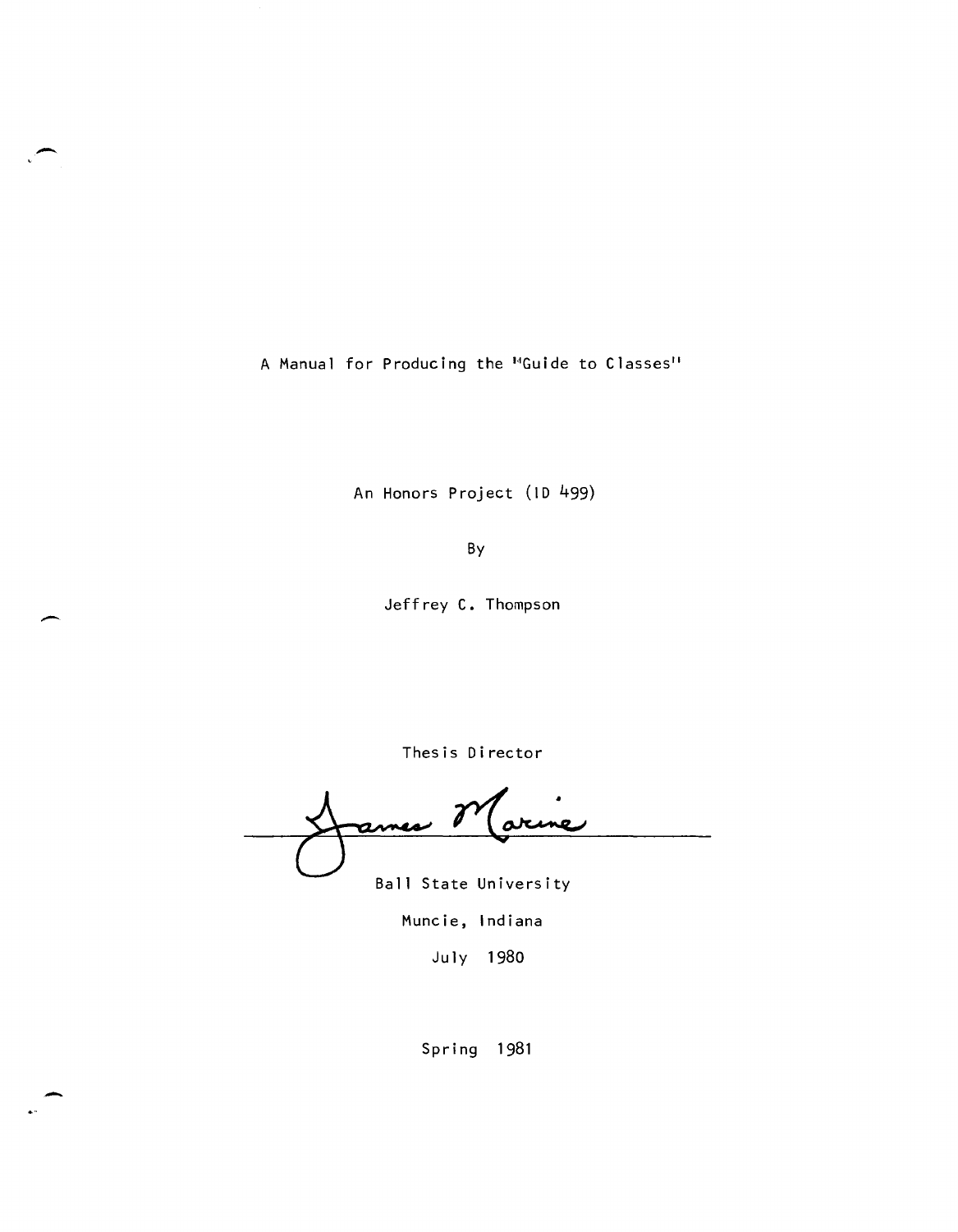### Table of Contents

# **Section**

-

-

--

## Page

÷.

e tu Ù,

| Rational and Introduction. 1     |  |  |  |  |  |  |  |  |  |  |  |  |
|----------------------------------|--|--|--|--|--|--|--|--|--|--|--|--|
| Budget/Staff/Supplies. 2         |  |  |  |  |  |  |  |  |  |  |  |  |
|                                  |  |  |  |  |  |  |  |  |  |  |  |  |
| Survey Preparation and Mailing 6 |  |  |  |  |  |  |  |  |  |  |  |  |
|                                  |  |  |  |  |  |  |  |  |  |  |  |  |
|                                  |  |  |  |  |  |  |  |  |  |  |  |  |
|                                  |  |  |  |  |  |  |  |  |  |  |  |  |
|                                  |  |  |  |  |  |  |  |  |  |  |  |  |
|                                  |  |  |  |  |  |  |  |  |  |  |  |  |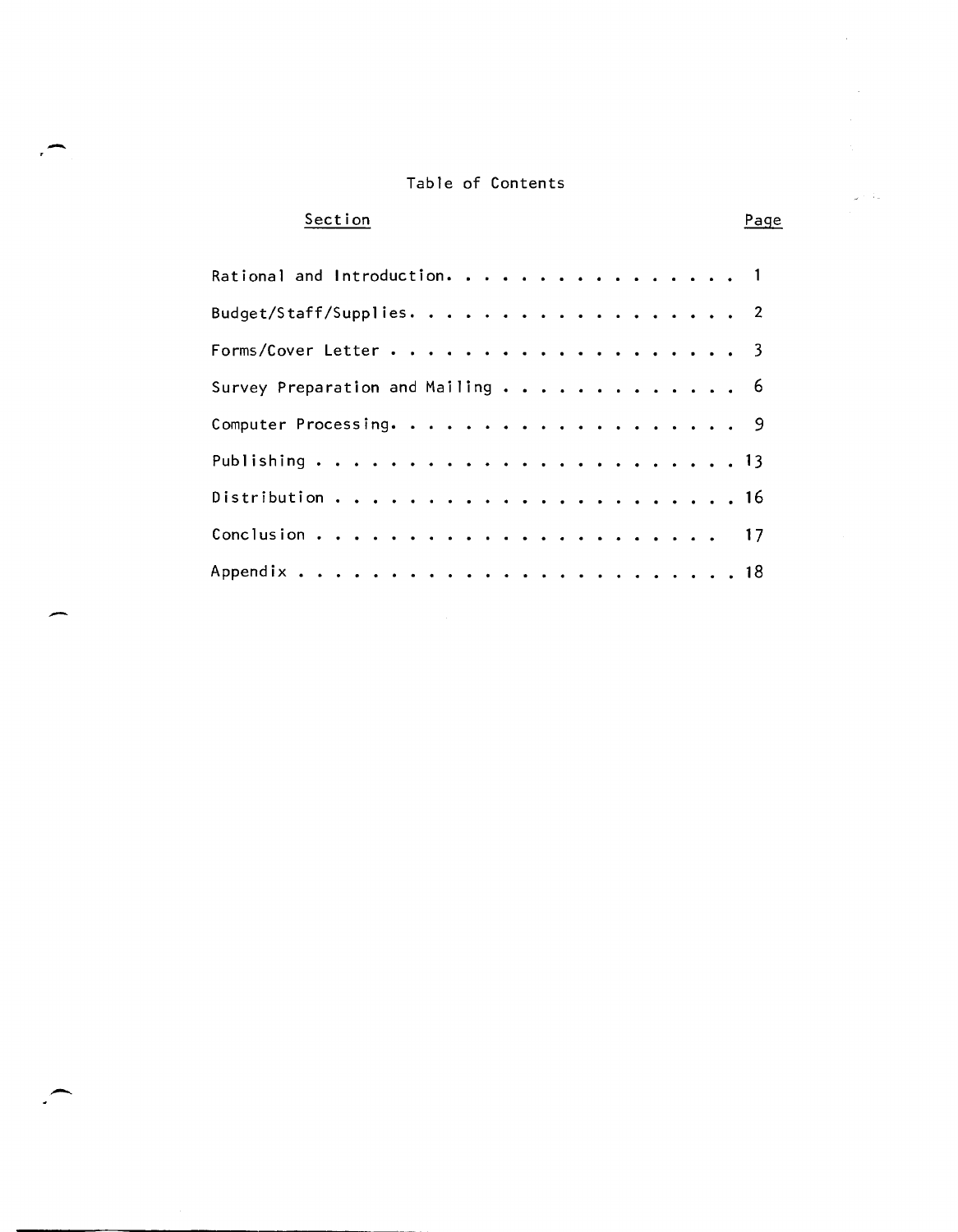-- I. Rationale and Introduction For several years the Ball State Student Association has considered initiating a course guide based on student opinion. In 1976, a publication "Beneficence" which contained a I isting of approximately 60 courses offered and a brief description of each was distributed. The publication was lacking in that student opinion of the classes was not included. To remedy this deficiency, the "Guide to Classes" project was started in May of 1979.

> It has long been one of the goals of Student Association to provide tangible services to students. The development of the guide along with the growth in the bureaus of Student Services illustrates movement towards fulfillment of this goal.

This manual provides a detailed explanation of how to conduct the guide program from initial supply orders to finalized printing and distribution. The manual is tailored to Ball State University; however it should be representative and general enough to be of use at any college or university. The names of offices and departments involved in the project may vary from campus to campus; however their functions are common to all institutions of higher education. Therefore, the technical assistance should be available on any campus.

It is understoood that, as time passes, less expensive innovations for carrying out such a project will be developed. Therefore, this manual should not be used as a strict procedural outline, but rather as a resource for the production of a student course guide.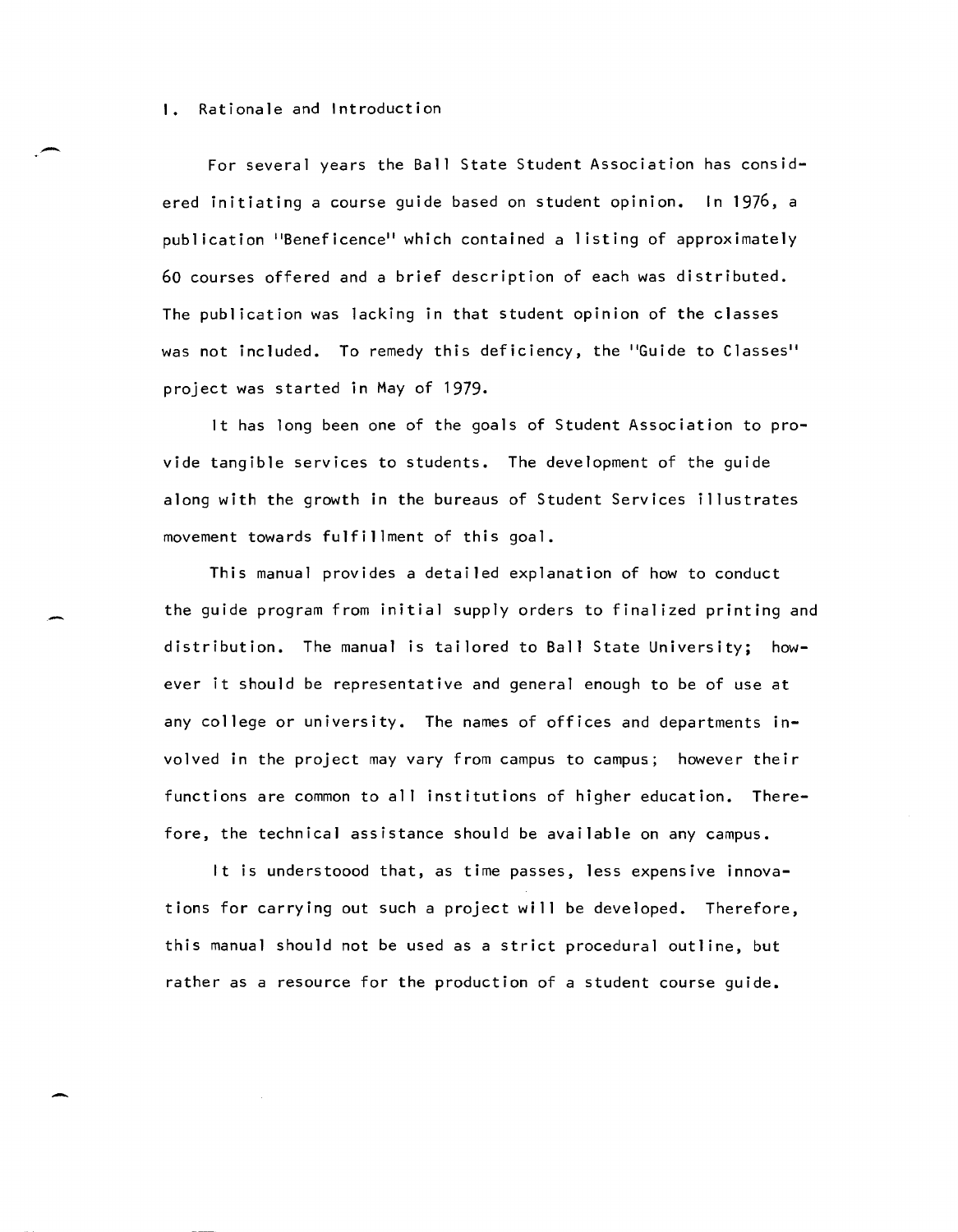#### II. Budget/Staff/Supplies

#### A. Budget

Due to inflationary factors any specific supply costs would easily be out of date by the time that the supplies would be necessary. Because of this, detailed cost figures are not given in this manual. However some cost approximations are in order and are included. These approximations can be used as a rough estimate of the necessary appropriation. It is assumed that a special computer form has been adopted so that general forms will not have to be developed by a local printer each quarter. It is also assumed that the sample size will remain constant at 3000 students per quarter.

#### Approximate Costs (Supplies are for 3 Quarters of Evaluations)

#### ITEM

| 36,000 Computer Survey Forms               | \$2000.00                     |
|--------------------------------------------|-------------------------------|
| 9,000 Cover Letters                        | 160.00                        |
| 9,000 Department Identification Sheets     | 110.00                        |
| Approx. 4500 9 X 12 Plain Kraft Envelopes  | 110.00                        |
| Approx. 4500 10 X 13 Plain Kraft Envelopes | 165.00                        |
| Printing of Final Product                  | $1500.00 - 2000.00$           |
| Staff Wages                                | Optional and Variable         |
| <b>Bulk Mailing Costs</b>                  | 140.00 $(3.1c$ per piece)     |
| Returned Mailing Cost                      | Variable (depending on number |
| Return Envelope Printing                   | of pieces returned)           |

#### B. Staff

One person is all that is needed to place the necessary supply orders and make sure all supplies are delivered on time. The only time additional staffing is required is for approximately three weeks before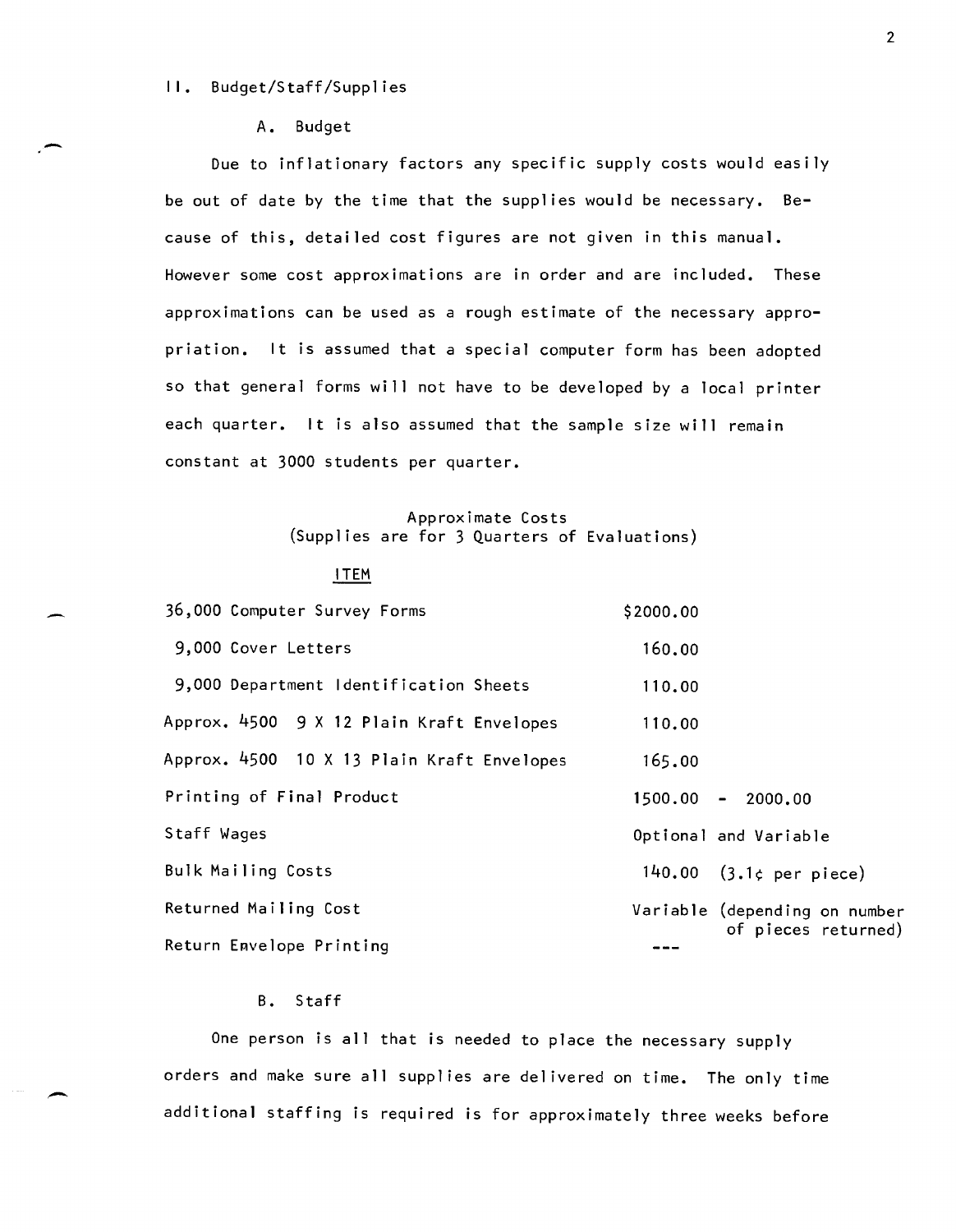mailing date. Mailing date should be no later than the beginning of the ninth week of the quarter. The staff personnel are used to stuff envelopes with the computer forms, a cover letter, and a department identification sheet. Normally some assistance will be provided by the Student Association secretaries, but they should not be depended upon to do all of the work required for the mailing. Although a larger staff would be better, a minimum of three people other than the project director is advisable. Volunteers should be utilized if possible; if this is not feasible then a paid staff may be necessary. This threeweek period is the only time that a staff is needed. The staff's job is completed when materials are ready to be mailed.

#### C. Supplies

-

-

The cost of supplies was covered in part A of this section. The following is an explanation of where and how to order supplies.

| ltem                                                  | Where to Order            | How to Order                                                                                                                                                                                                                                                                                                                                                                                                                                                                                  |
|-------------------------------------------------------|---------------------------|-----------------------------------------------------------------------------------------------------------------------------------------------------------------------------------------------------------------------------------------------------------------------------------------------------------------------------------------------------------------------------------------------------------------------------------------------------------------------------------------------|
| Cover letters                                         | Copy Center               | Take a sample letter to Copy<br>Center and place order. Explain<br>that it must be placed on the<br>letter head of the Student As-<br>sociation.                                                                                                                                                                                                                                                                                                                                              |
| Department Identification<br>Sheet                    | Copy Center               | Same as above except have it<br>printed on plain white paper,<br>not letter head.                                                                                                                                                                                                                                                                                                                                                                                                             |
| Envelopes:<br>$25 - 11350$ 9 X 12<br>25-11375 10 X 13 | Institutional<br>Services | Order as many of both envelopes<br>as there are off campus students<br>on the list. The order is pro-<br>cessed on a Reproduction Center<br>Requisition. (Example included<br>in appendix.) On the $10 \times 13$<br>envelopes, have the Student As-<br>sociation return address placed<br>in the upper left hand corner.<br>For the 9 X 12 envelopes have<br>the fronts printed as Business<br>reply. Student Association<br>should also be included as an<br>ultimate destination. Examples |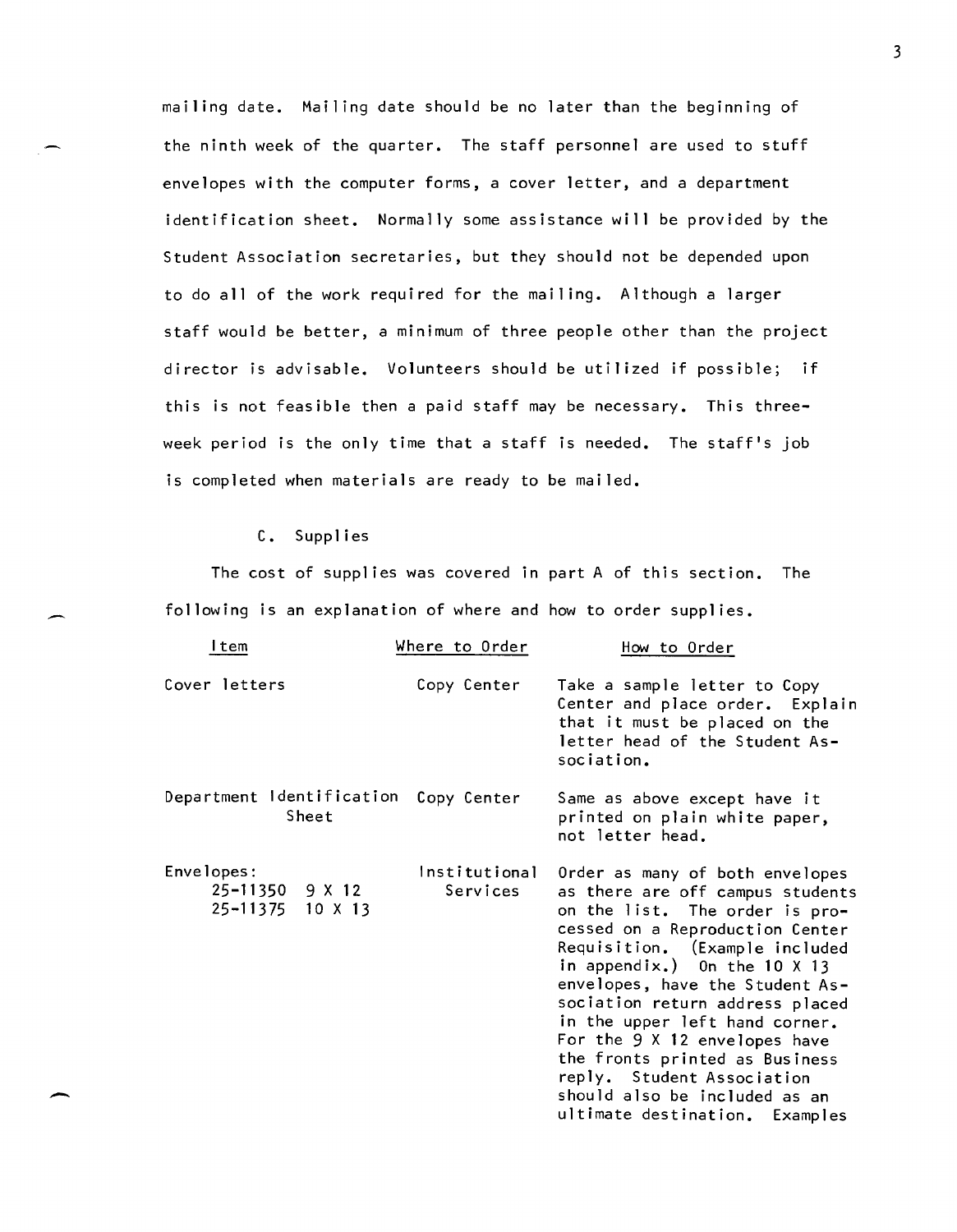| Computer Forms        | Examination<br>and Testing<br>Services          | These forms are ordered from<br>National Computer System. ETS<br>orders them and Student Associa-<br>tion pays for them through ETS.<br>Theses should be ordered in the<br>summer for the entire year.           |
|-----------------------|-------------------------------------------------|------------------------------------------------------------------------------------------------------------------------------------------------------------------------------------------------------------------|
| Label List            | Office of<br>Student Af-<br>fairs Re-<br>search | This is the list of 3000 student<br>names and local addresses. This<br>list should be applied for dur-<br>ing the third week of classes<br>each quarter. The labels should<br>be sorted by Zip Code not by name. |
| Campus Mail Envelopes |                                                 | Central Stores Process a Stores Requisition<br>$(B-139)$ and order as many as<br>there are on-campus students in<br>the sample. These are free.<br>An example of a B-139 is included                             |

are included in the appendix.

in the appendix.

When ordering supplies, do so early. There is always the chance for delays, and early ordering helps *avoid* this. Order the envelopes as soon as it is known how many students of each type are on the quarter list; or, at the beginning of the year, approximately 4500 printed envelopes may be ordered because at least half of the 9000 students sampled in a year will be from off campus. The latter avoids many delays later. The label list can be obtained by explaining to Dr. Mikesell what is needed. The campus envelopes are obtained by simply going to the Ser*vice* and Stores building on West McGalliard. There is no need to ad*vance* order them as there is always a large stock of them, and they can be picked up immediately. A B-139 Stores Requisition must still be completed and signed by the Association Advisor in order to obtain the campus mail envelopes.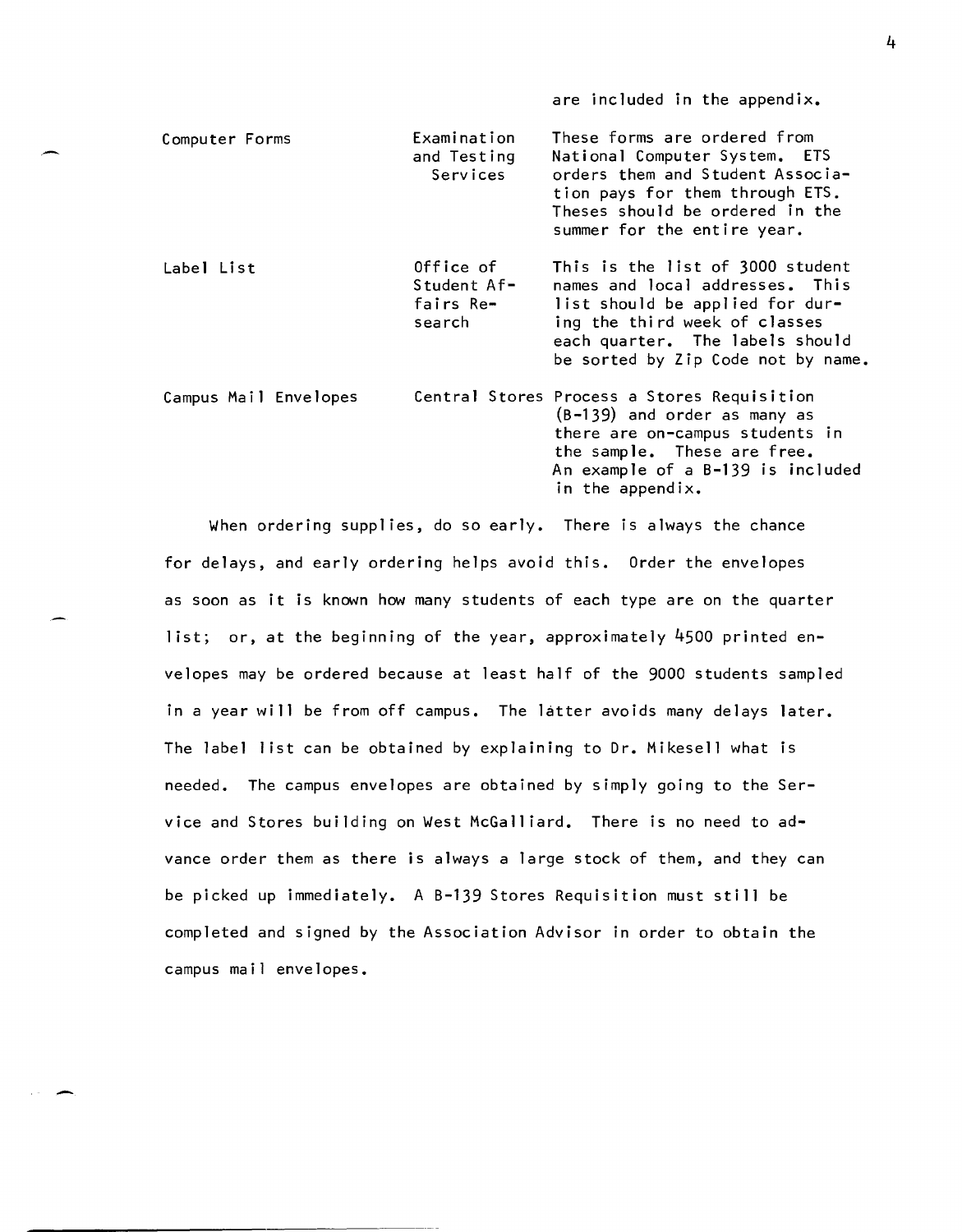#### III. Forms/Cover Letter

The actual mailing consists of one cover letter, one department identification sheet, and four computer survey forms. The reason for sending four forms is that the average load (not counting physical education classes) is four classes per quarter. Each of the components of the mailing is described in the following, and examples of each follow in the appendix.

A. Department Identification Sheet

As the example in the appendix illustrates, each academic department on campus is listed along with its three digit identification code. The departments are listed in alphabetical order. The identification codes are used on the computer survey form. How this is used is more clear if the computer survey form itself is examined.

B. Cover Letter

The content of the cover letter is left to the discretion of the project coordinator. **It** is very important that the cover letter be exact, short, and fully explanatory. For this reason it is strongly recommended that the cover letter included in the appendix be used. **It**  is the product of many drafts and suggestions.

C. Computer Survey Forms

The computer survey forms are standard and should remain standard each year. One of the forms is included in the appendix. Since the forms are ordered pre-printed each year through Examination and Testing Services, it is not necessary to go into great detail about them.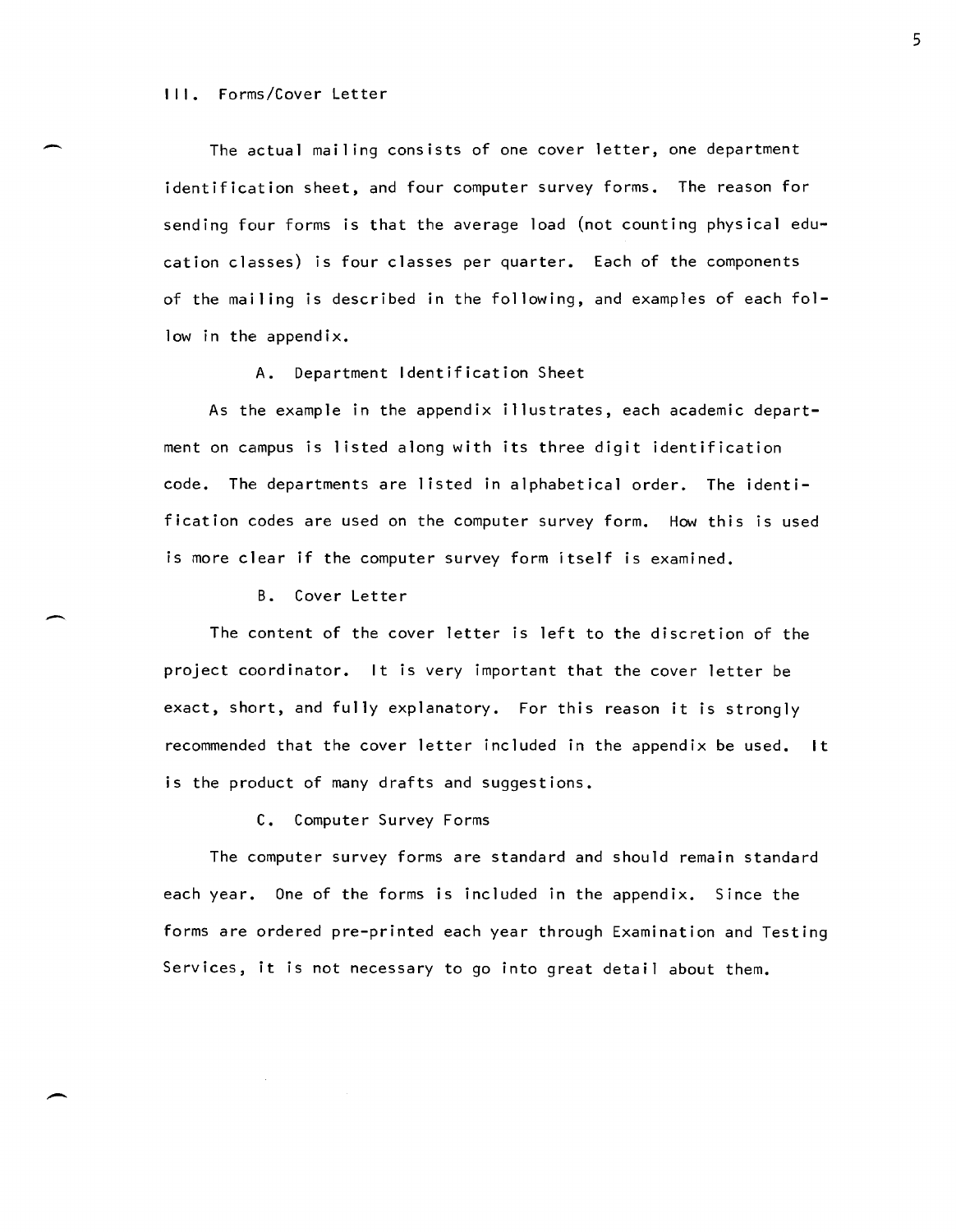#### IV. Survey Preparation and Mailing

Campus and off-campus mailings should be ready for distribution at the beginning of the ninth (9) week of classes of the quarter. This allows two weeks for them to be delivered, completed, and returned before finals week begins.

The remainder of this section is divided into two parts. The first page explains on-campus mailings. The second part includes details on off-campus mailings.

A. On-campus Mailing.

When labels are sorted by zip code all on-campus labels will be together under the 47306 zip code number. Place these labels and these labels only on campus mail envelopes. Within each envelope place one department identification sheet, one cover letter, and four computer survey forms. The easiest procedure discovered to date for stuffing the envelopes is to place the materials on a long table in the following order: campus mail envelopes, labels, cover letters, department identification sheets, computer survey forms. Then, using three people in assembly line fashion, the first person places the label on the envelope, the second places the cover letter, department identification sheet, and four computer survey forms in the envelope, the third person then seals the envelope and places it in a box. Using this system reduces the amount of time necessary to prepare the mailing.

B. Off-campus Mailing.

The envelope stuffing procedure for the off-campus mailing is similar to that for on-campus. However, there are a few significant changes. They are:

1. A business reply envelope (9 X 12), which has had Student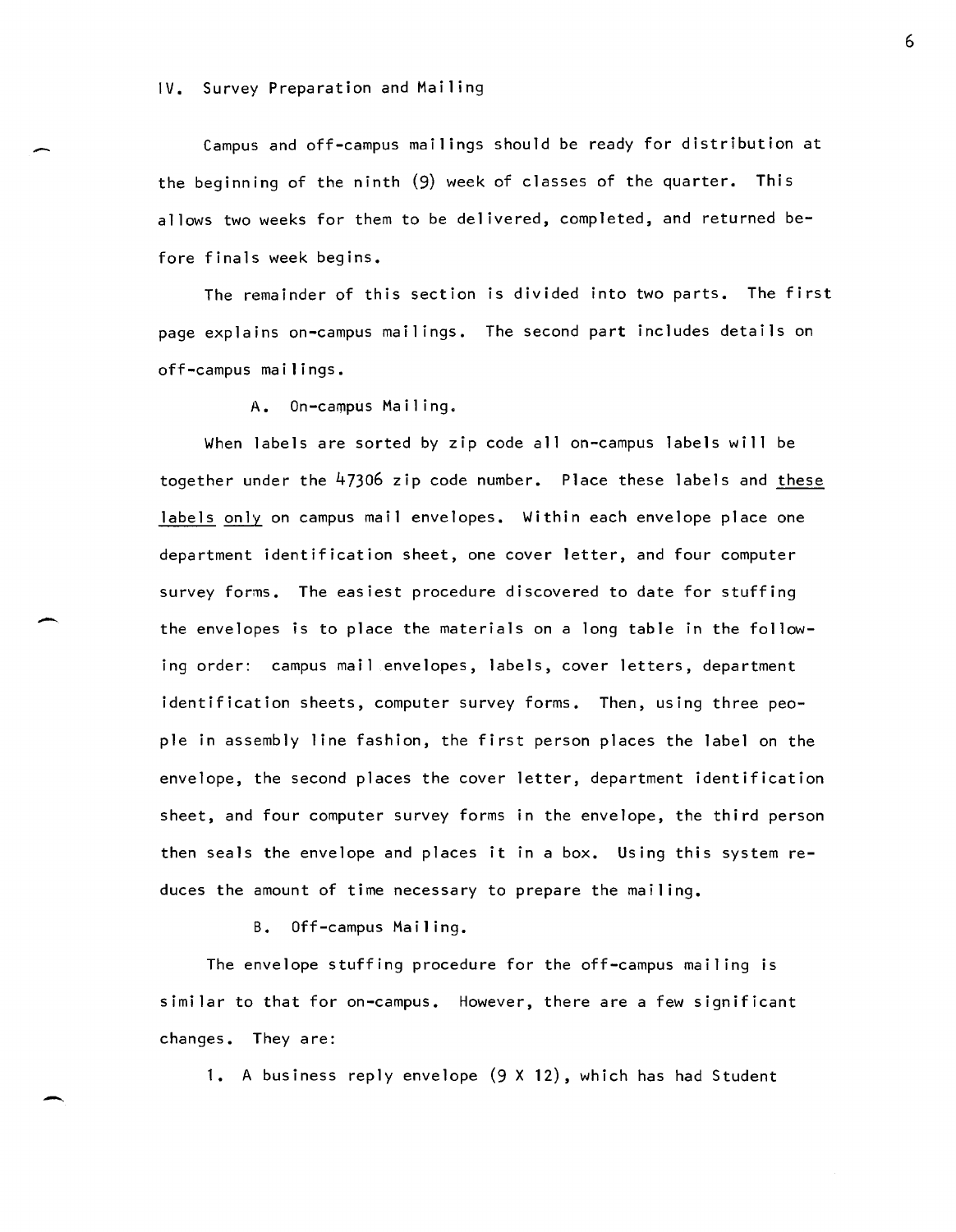Association printed on it as a final destination, is placed in the mailing envelope along with the forms and letter. The mailing envelope should have the return address for Student Association printed in the upper left hand corner. Both these envelopes are printed for Student Association by Institutional Services.

2. The off-campus mailing labels are sorted by zip code. If they are not, then it takes a considerable time before they can be mailed because they would have to be sorted by Central Mailing. Since the labels are in zip code order, it should not be difficult to keep the sorted order once the envelopes have been stuffed.

3. The envelopes do not have to be sealed. Central Mailing has a machine that will seal the envelopes. You must be sure to tell Central Mailing that the envelopes need to be sealed and that they are filled and that they are not to be metered. They are sent bulk rate.

4. The off-campus mailing envelopes must be stamped bulk rate. This can be done two ways. First of all, Central Mailing can stamp the envelopes once they are filled and ready to mail, or the staff can borrow the bulk mail rubber stamp from Central Mailing and stamp the envelopes. The second method is often faster.

Once both on and off-campus mailings have been stuffed and are ready for mailing they must be taken to 'Central Mailing to be processed. The project director should call Central Mailing approximately one week ahead of time and inform them that within a week approximately 1500 pieces of campus mail and approximately 1500 pieces of off-campus mail will be brought to the Mail Room. Then, either take the mail to Central Mailing or call Institutional Services and have a courier come and deliver it. If a courier is called, it must be explained where to pick up the mail and where to del iver it.

-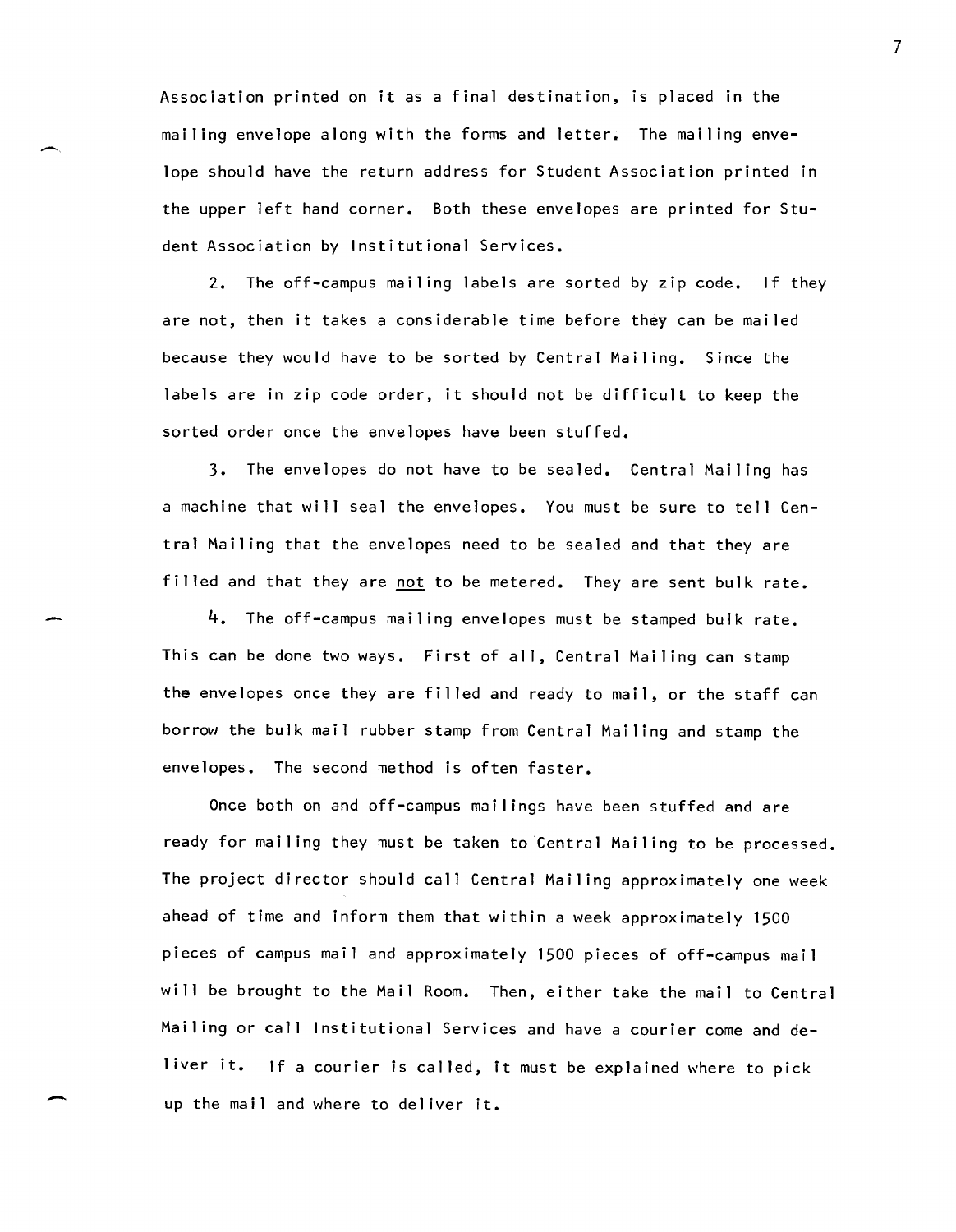After the mailings have been sent out, call the Business Affairs general office and explain that there will be business reply envelopes marked Student Association returned by students. Request that these be forwarded to the Student Association Office. When forms are returned, place them in a large box. Forms may come in as late as the second week of the quarter after they are distributed. At the end of the second week of the new quarter forms can be processed for the computer. This is the cutoff date, after which time no new forms that come in will be included in the evaluation. This date may be extended, but the later the acceptance date, the later the forms will be processed. Processing the forms on the computer will be explained in the next section.

-

e-

-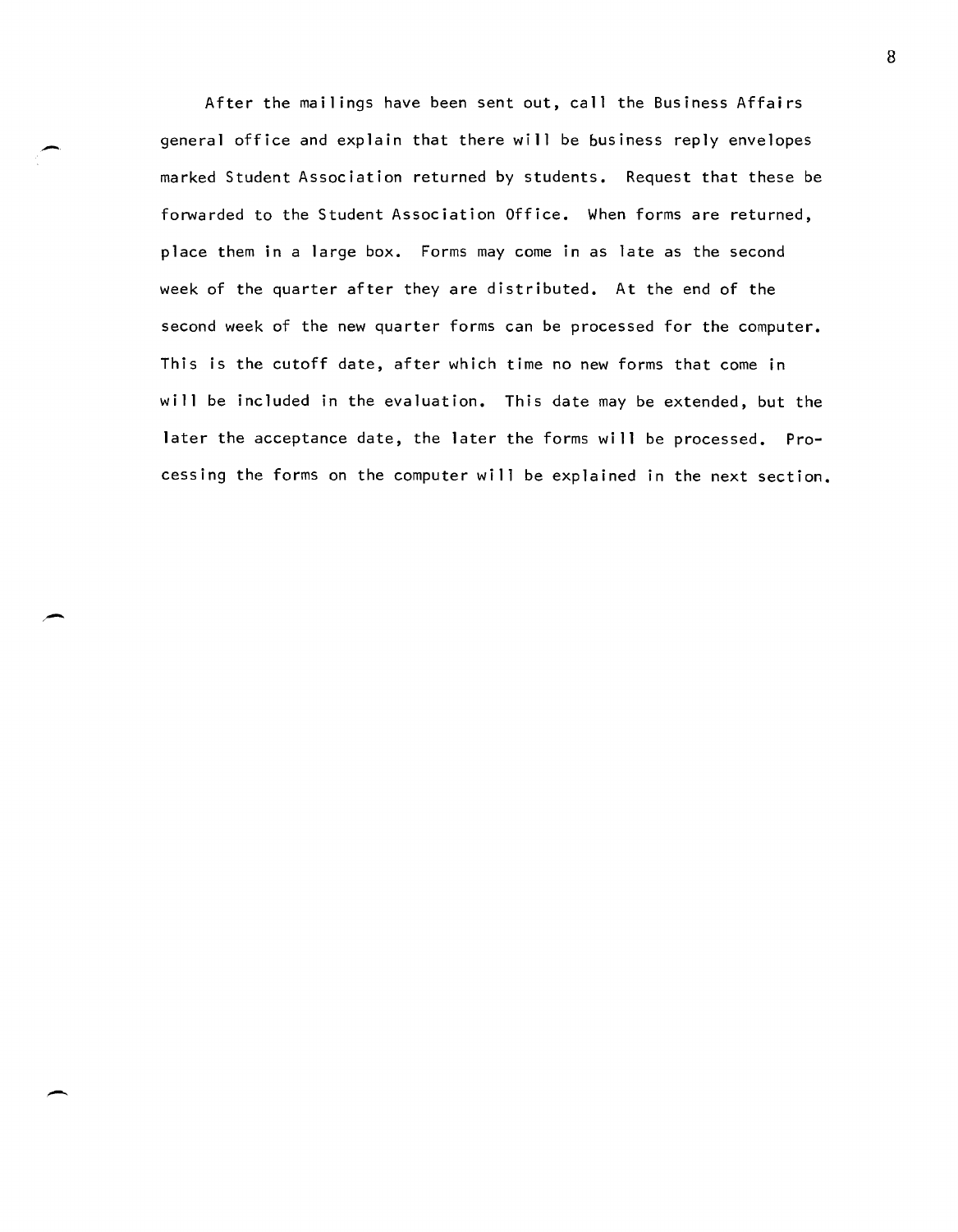#### V. Computer Processing

-

-

--

After the deadline for returning mailings has expired it is necessary to place the data on the computer. The following is a detailed step-by-step explanation of using the computer.

STEP 1. Placing the data on file.

The returned computer sheets are scanned and placed on tape by Examination and Testing Services. They should be contacted at the beginning of the new quarter and arrangements made as to when the data will be brought over to be scanned. Also, the computer sheets may need to be placed in a special position (front down, front up, etc.). This should be discussed with Examination and Testing Services so that the data will be placed in the proper position to be scanned. Once this has been done, the data can be taken to the Examination and Testing Services office where they will scan the data and place it on a magnetic DEC tape. A number is located on the tape; the number is six digits long and the first four digits are 8009. A deck of IBM punch cards must also be submitted, a copy of which is shown below. Keypunches are located in EQ 111, where the cards must be punched before taking them and the tape to the Control Window in the Computer Center.

The cards (all punches begin column one and the symbol  $#$  signifies a blank space) read as follows:

 $CARD$  1. //SATAPE $b$ JOB $b$ (10070,1),SA,MSGLEVEL=1,CLASS=U

CARD 2. //STEP1bEXECbTAPESCAN.PARM=COPY

 $CARD$  3. //INPUT $YDQ$ WINIT=TAPE,DISP=OLD,LABEL= $(ML, EXPDT=98000)$ ,

 $CARD$  4. // $b$  $b$  $b$  $b$  $b$  $b$  $c$  $c$ =SER=8009##

 $CARD 5.$  //OUTPUT $WODWU$ T $=DUAL, DISP=OLD, DCB=DEN=2, LABEL=(1, NL, EXPOT=9800)$ ,

 $CARD 6.$  // $b$  $b$  $b$  $b$  $b$  $b$  $b$  $b$  $b$  $v$  $0$ L=SER=

CARD 7. //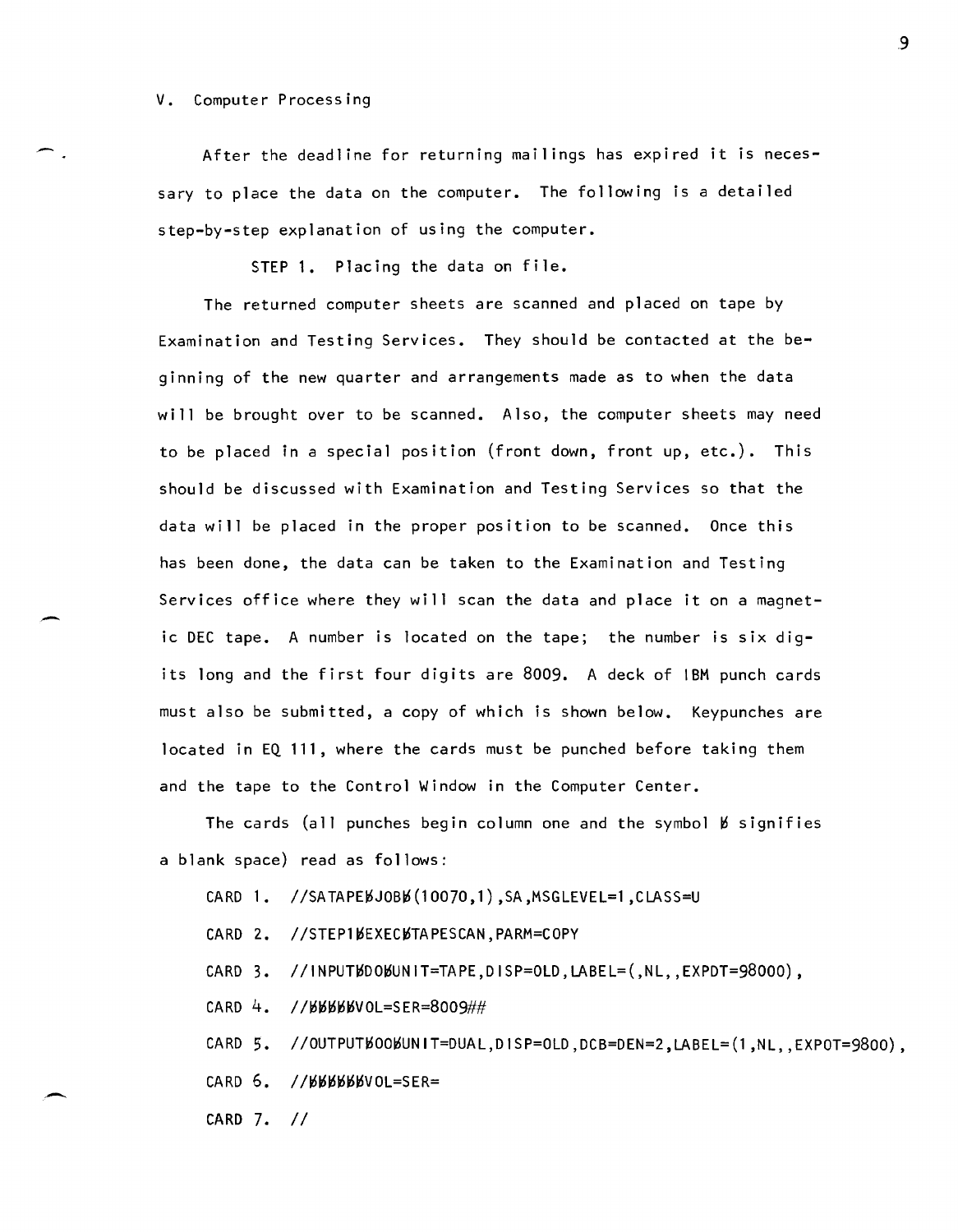The number on card 4 must be the same as the number on the magnetic tape. The two pound signs (##) represent the last two digits of the numbers on the tape. Do not place any blank spaces anywhere except where blanks  $(b)$  are shown. A typed example of the cards is shown in the appendix.

A job request receipt must be submitted to the Control Window at the time the IBM punched card deck and the magnetic tape are submitted. The job request receipts are available at the Control Window. An example of one that has been completed is included in the appendix. Except for using the number on the tape in the location marked 'TAPE/DISK Requirement', no other changes need to be made. Do not sign the receipt at this time. Be sure to record the number of the tape and keep it for later use. After the IBM punched card deck, the magnetic tape, and a listing have been returned by Computer Center, return the tape to Examination and Testing Services.

STEP 2. Terminal Work

-

-

Now it is time to work on a terminal. Before going to a terminal, get the Student Association PPN number and password from the Student Programs office. You will need this to log onto the computer. When access to a terminal is acquired, complete the following steps:  $(\nmid \theta)$ denotes a blank.)

1. Make sure the terminal is on.

2. Type the following:  $LOG{\#PPN\#}$ 

PPN# represents the number (five digits, a comma, then another digit) obtained from Student Programs. The computer will respond with: 'Password:' Then you type in the password. It will not be displayed on the screen.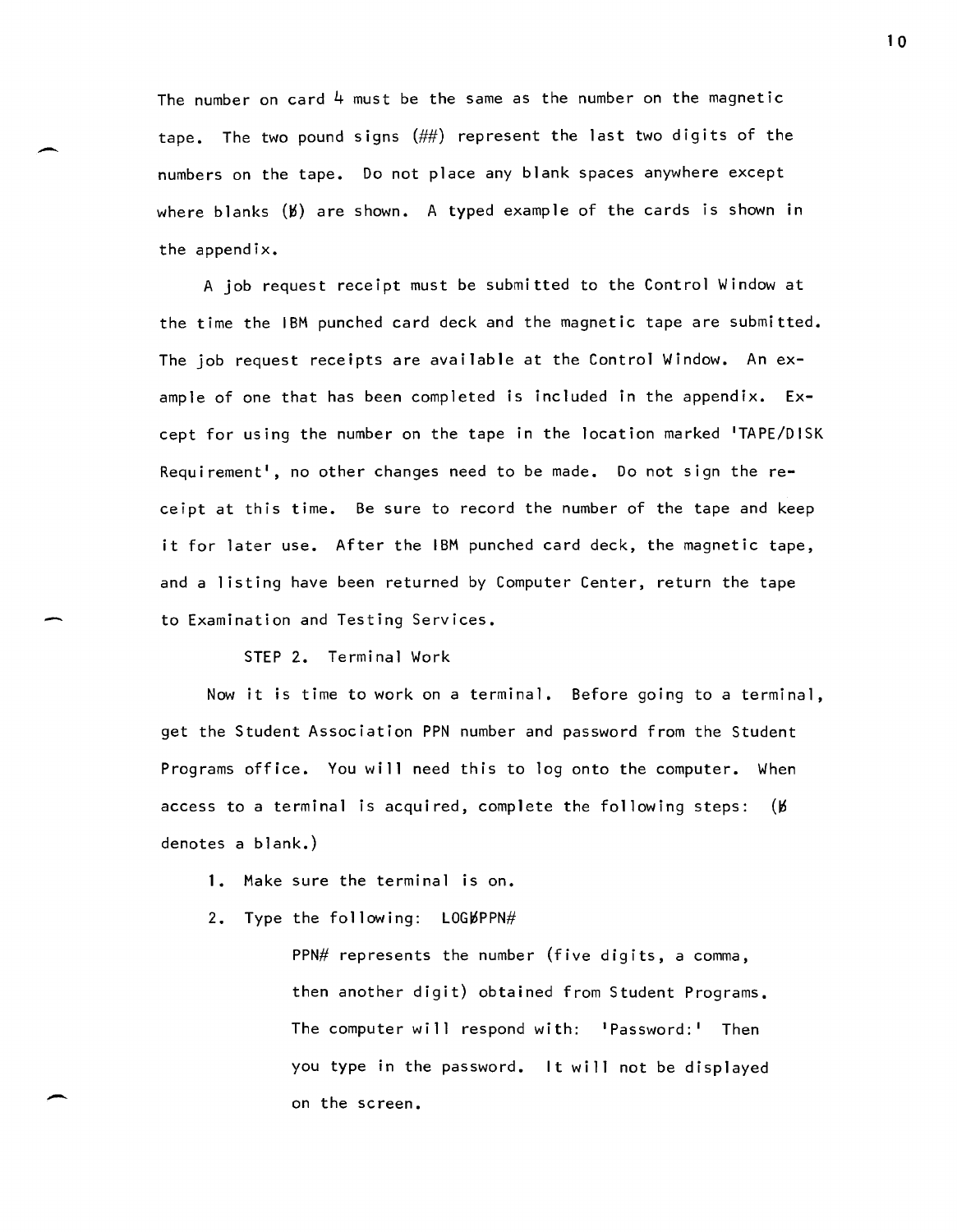3. When the computer responds with a period type in the following: DOBADJUSTBF#.DAT The F# represents a digit  $(1,2,3)$ designating which quarter it is. When this line is typed replace the  $#$  with the appropriate digit for the quarter which the data represents. (Example, for Autumn Quarter: DO ADJUST F1.DAT)<sup>1</sup> This initiates a series of programs which will transfer the information to a file on disk. A copy of the data will be sent to the Control Window where it should be picked up the next day. Ask the person at the window if they are holding anything for Student Association. At times it may seem like the computer is taking a long time. This is normal. Stay at the terminal until the computer types '.K/F' on the terminal screen. This signifies the end of job. At this time you can turn the terminal off and leave. The data for the quarter has been recorded.

STEP 3. Data Interpretation

This step is completed only when the data for all three quarters has been placed on the computer using the preceding procedures. Log onto the computer, using the previously mentioned procedure for typing in the PPN# and password. This time, when the computer responds with a period, type in the following: .DOBEVALBYEAR Year represents the current school year. For example, 79-80 would type in as: .00 EVAL 1980 When the computer is finished it will again type  $\frac{1}{2}K/F'$ ; and at this time all the evaluations are completed. The completed evaluation may be picked up at the Control Window the next day, the same as before.

1Winter =  $2$ , Spring = 3

-

 $\overline{\phantom{0}}$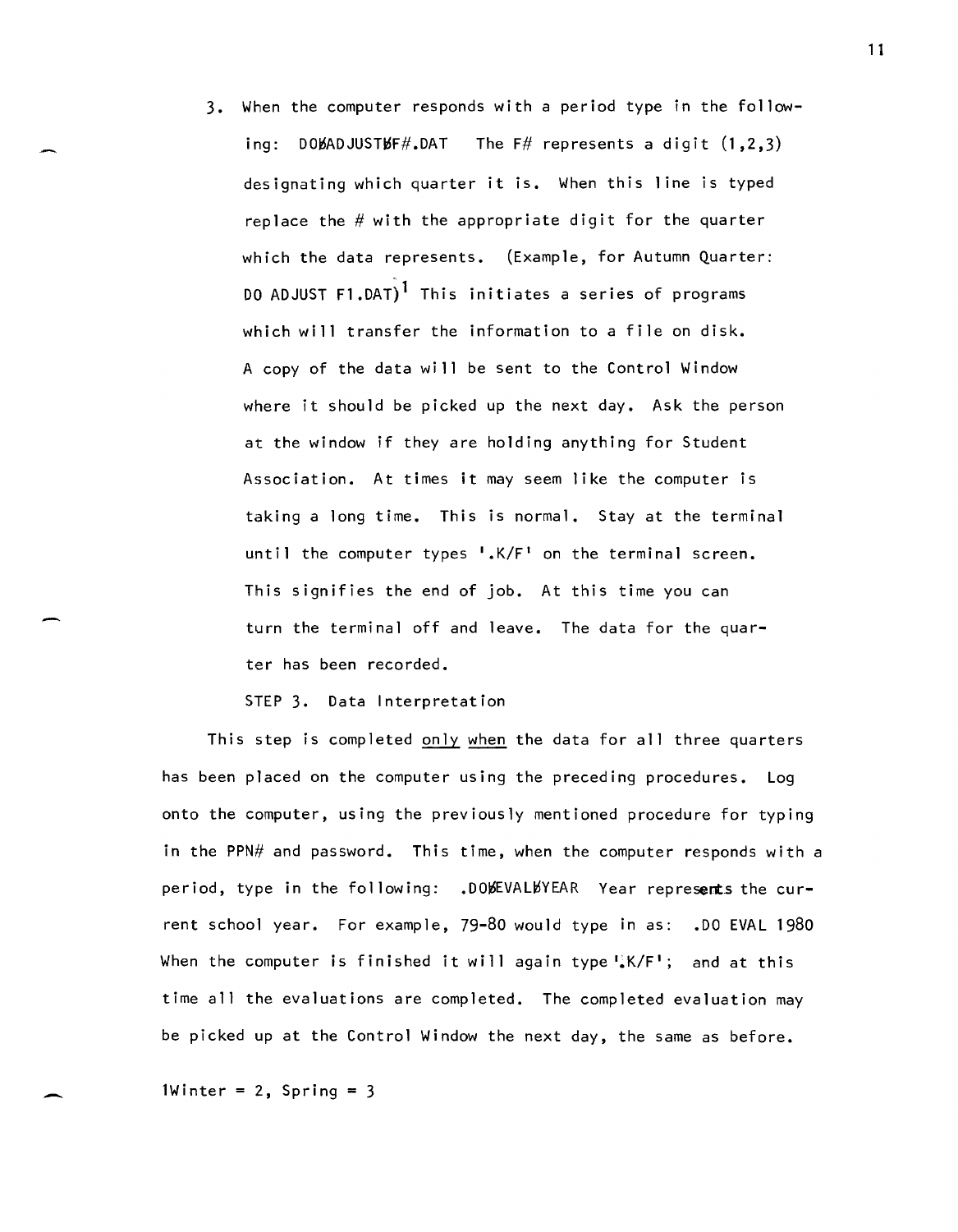All results are stored on tape for late referral. The name of the file on tape will always be YEAR.DAT where year represents the year, as previously explained.

-

-

-

This completes the necessary work that must be done on computer. Copies of all the programs used can be found in the Student Association disk space. Their extensions will either be .MIC or .FOR. If any problems develop, contact Research Computing and they will be able to help.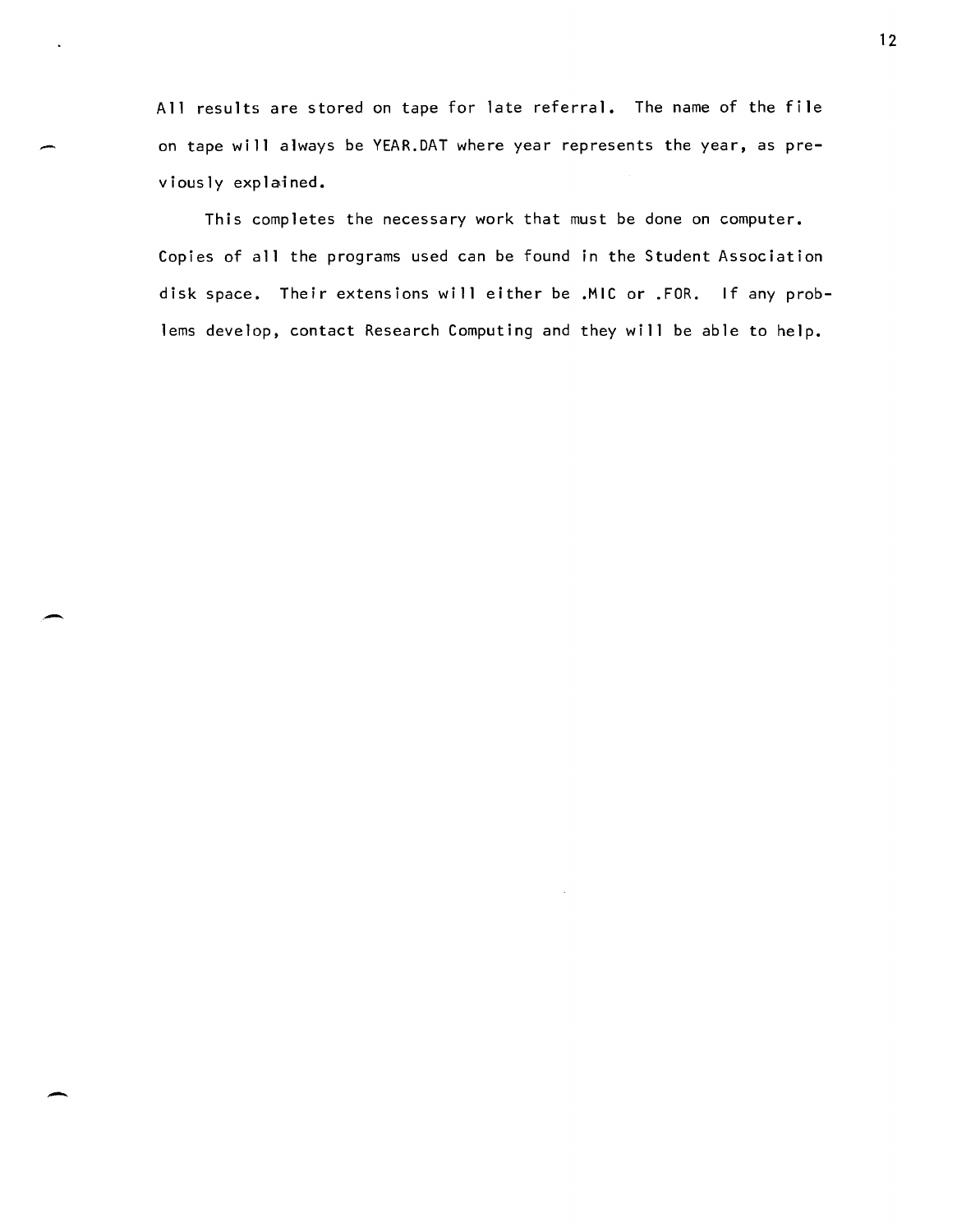#### VI. Publishing

-

-

It is now time to publish the data. The easiest way to accomplish this is to contact the Daily News Printing Service and talk to the Production Superintendent. They can do the necessary typesetting and have the "Course Guide" printed and inserted in the Daily News. Even if it is decided not to use inserts as the distribution means, the DN Printing Service can still do the typesetting and printing. The cover page design is not standard and therefore may be any design. The production superintendent will need to know that the Guide is to be printed tab size. The number of pages in the tab must be multiples of  $4$  and is determined by counting the number of courses evaluated and dividing by 12 (12 courses to a page, add 1 for any fraction). Add 3 pages to that number (cover page, table of contents page, and explanation/greeting page). If this number is not a multiple of  $4$ , add pages to it until it becomes one. Extra pages can be used for advertising the Student Association services. The following sections detail how to prepare the data for the printers.

#### A. Cover Page

The cover page design is optional and left to the discretion of the project director.

B. Table of contents.

The table of contents should include a list of all departments which have courses listed in the "Guide" and the page on which the evaluations begin. How to determine the page upon which they begin will be shown in Section D. The computer printout of finished evaluations will have the department code number above the first course that was evaluated in that department. More information on the location of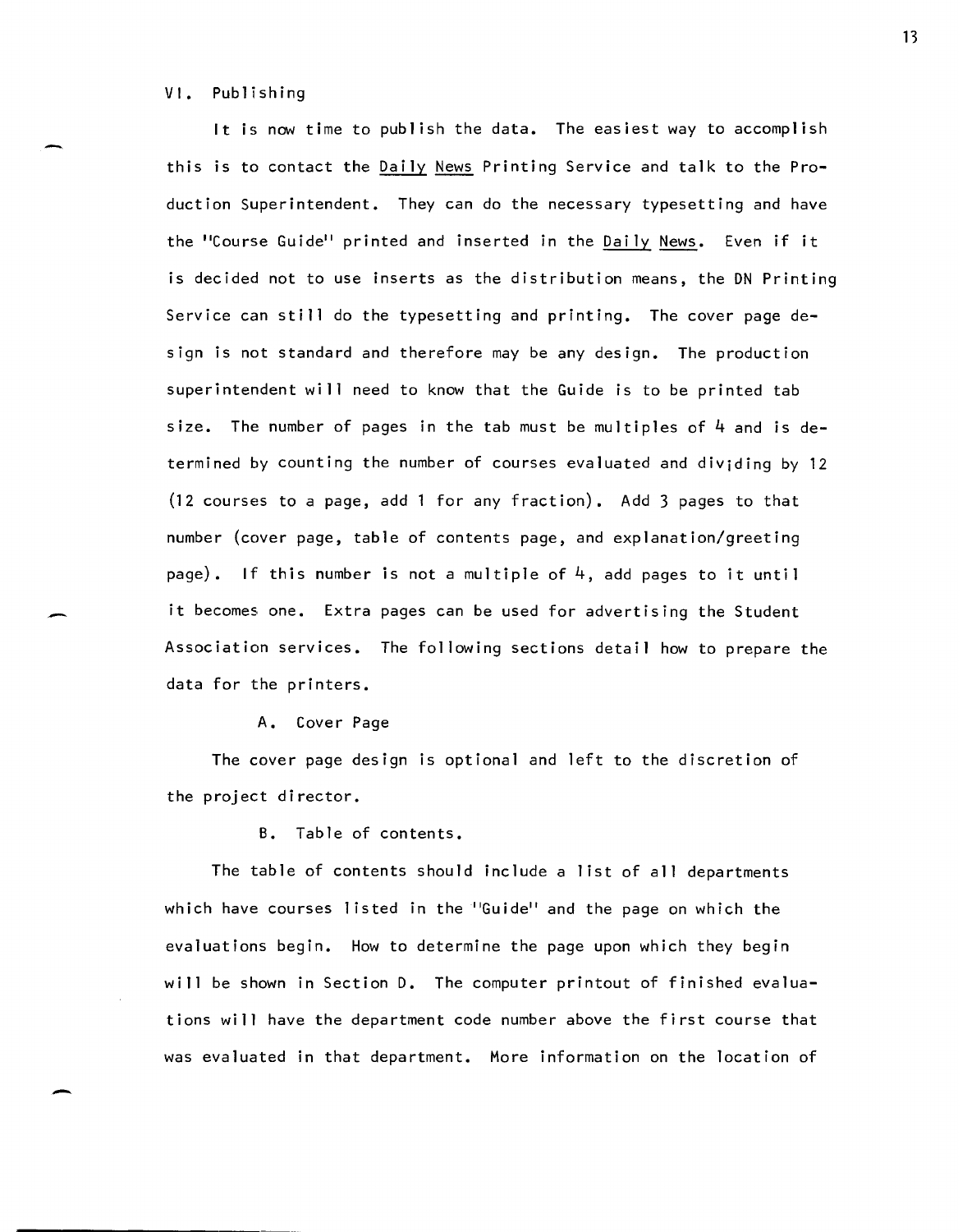the number can be found in Section D. By comparing the code number on the computer printout to the code number on the Department Identification Sheet, the correct department can be identified and its numbers marked through and replaced by its name on the computer printout. The department name is then used in the Table of Contents. This should be located on page 2 of the "Guide."

#### C. Greeting/Explanation

-

-

An example of a greeting letter is provided in the appendix; however the content of the greeting letter is left to the discretion of the project coordinator. An example of the explanation on how to use the "Guide" is also included in the appendix. Its content is also left to the discretion of the project coordinator; however it is highly suggested that the included explanation, which should be located on page three of the "Guide," be used.

D. Data Format

Since, the evaluations on the computer printout are sorted in order by department code number, they have to be resorted so that they are in alphabetical order. The evaluations are already sorted into alphabetical order witin the departments. In order to alphabetize the evaluations by department, find the code number on the Department Identification Sheet that matches the code number on the computer printout then write in the name of the department to which that code number is assigned. The code number is listed on the printout above the first course evaluated in that department. It is preceded by the words 'code#'. The 'code#' should also be crossed out when writing in the department name. An example of the printout is included in the appendix.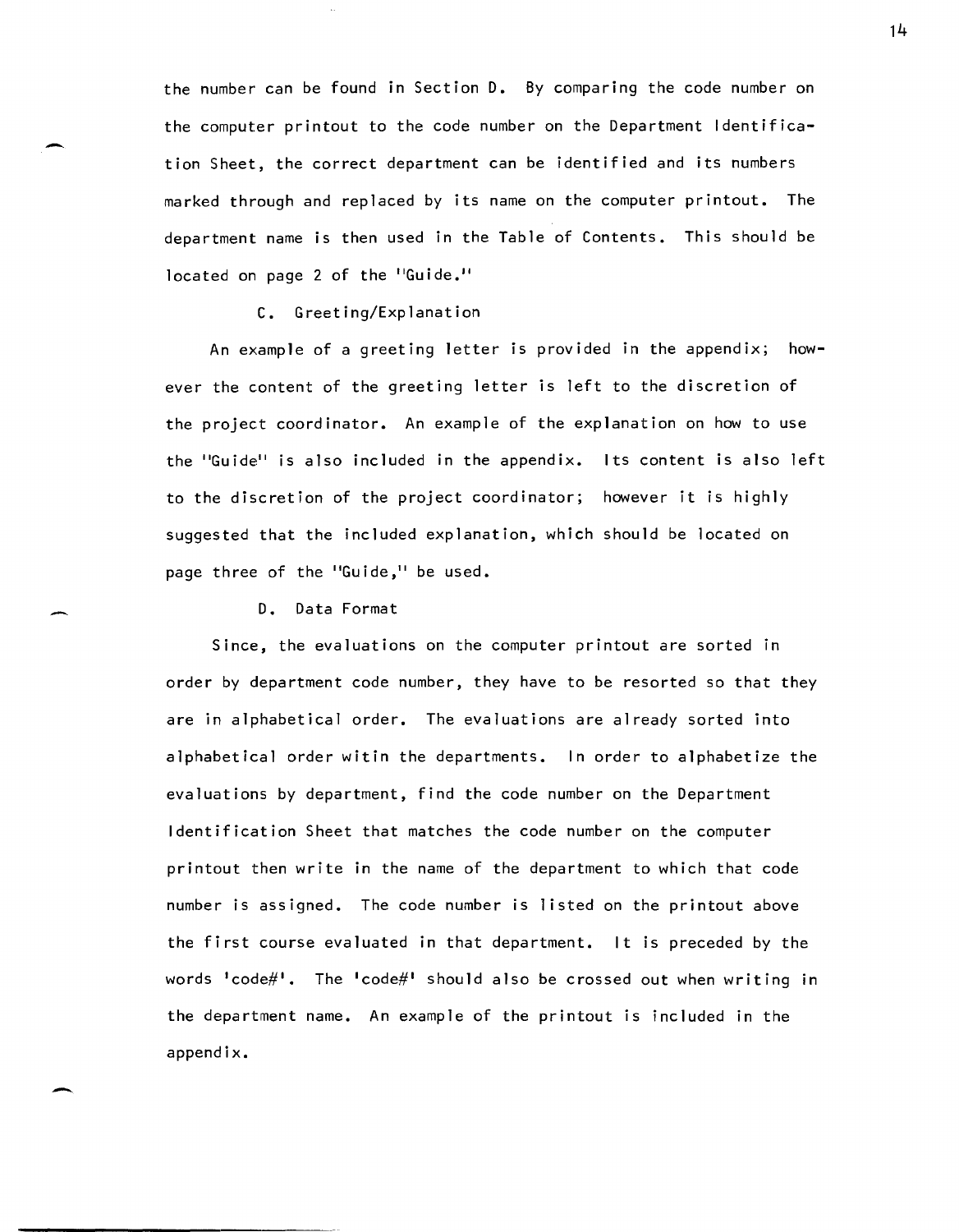After all code numbers have been translated into names, cut the<br>tabulated evaluations of individual courses out of the printout. Be tabulated evaluations of individual courses out of the printout. Be very careful that the evaluations do not get mixed up and that they stay in alphabetical order by professors' last names within the departments. Also, be sure that the evaluations of the various courses in each department are kept together.

> After this has been done, begin separating the evaluations into stacks of twelve, because there are twelve evaluations to a printed page. (Example in Appendix.) It does not matter that courses of departments are split between pages as long as the departments are kept in alphabetical order throughout the "Guide." Since there will be three pages prior to the page where the evaluations begin (cover page, table of contents, greeting/explanation) the evaluations will begin on page four. Use this to place the appropriate page number in the table of contents page for each department.

> When the data has been placed in groups of twelve and the cover, table of contents, and greeting/explanation pages have been completed, the material is ready to be taken to the Daily News Printing Service. After the "Guide to Classes" has been delivered to them and the appropriate requisition signed, the Daily News Printing Service will typeset it, print it, and it included as an insert. The project coordinator should approve the layouts when the typesetting is completed and before the "Guide" goes to print.

A section containing suggestions for alternate printers is included in the Appendix.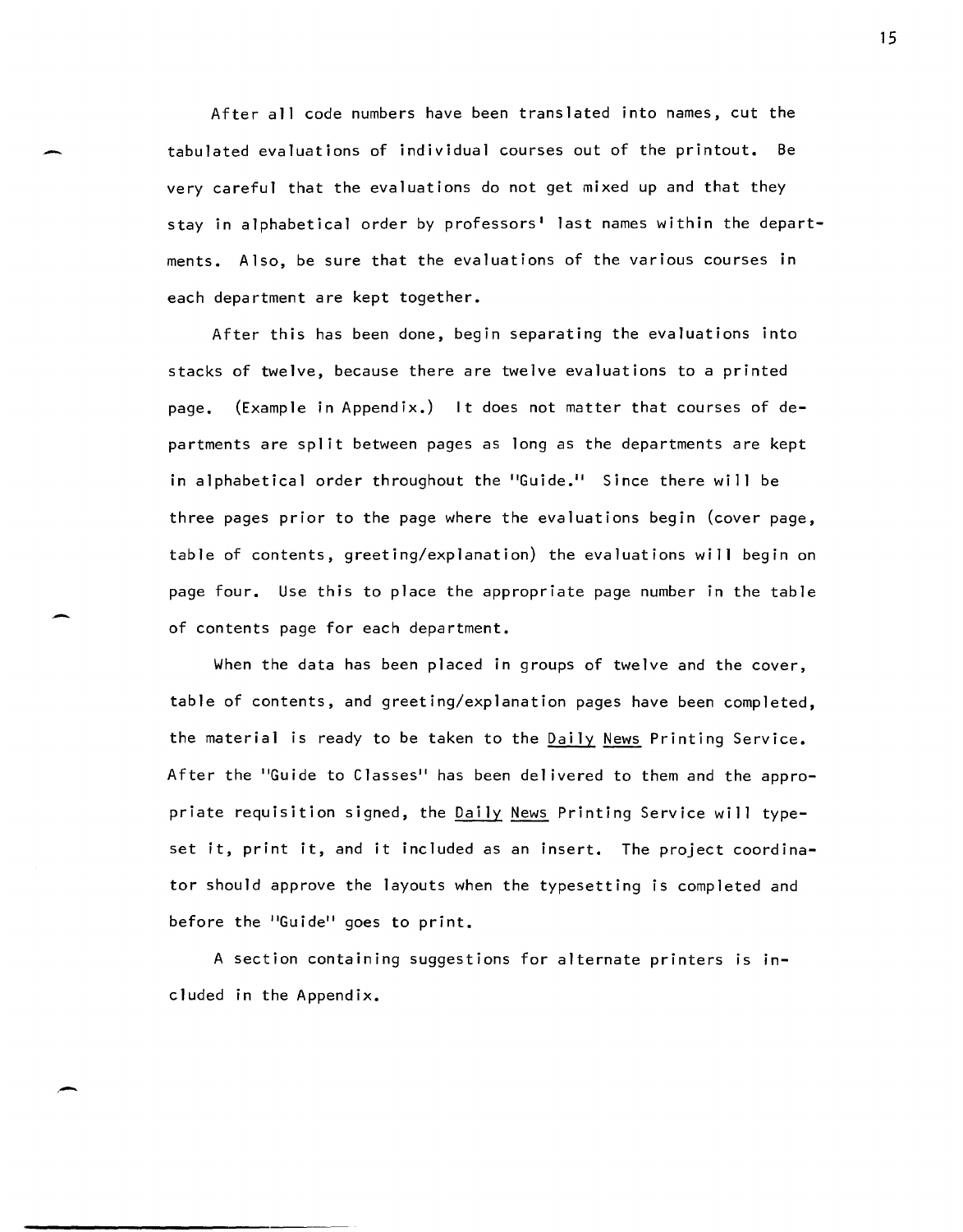#### VII. Distribution

-

-

Distribution of the finished product can be achieved in several ways. One of the primary reasons that the Daily News was chosen as printer was due to the fact that the "Guide" could be inserted into the paper which is distributed free to students. It is possible that the "Guide" could be printed by a different firm and taken to the Daily News for insertion into the paper. Unless the cost advantages are significant I would advise against this because it means transporting approximately 13,000 printed copies of the "Guide."

Another distribution method is to make the "Guide" available at several strategic locations on campus. The  $D$ aily News newspaper delivery areas would be ideal. If they are used, authorization must first be obtained from the editor of the Daily News.

These distribution methods assume the "Guide" is to be distributed free. If they are to be sold then one or two locations would have to be established on campus where students could buy them. Locations could be the Student Center Arcade, LaFollette Concourse, and the Dugout in Studebaker Complex.

One important distribution system that should be kept in mind is the orientation program for freshmen. "Guides" could be placed with the Student Association display so that incoming freshmen would have a chance to see an example of Student Association work.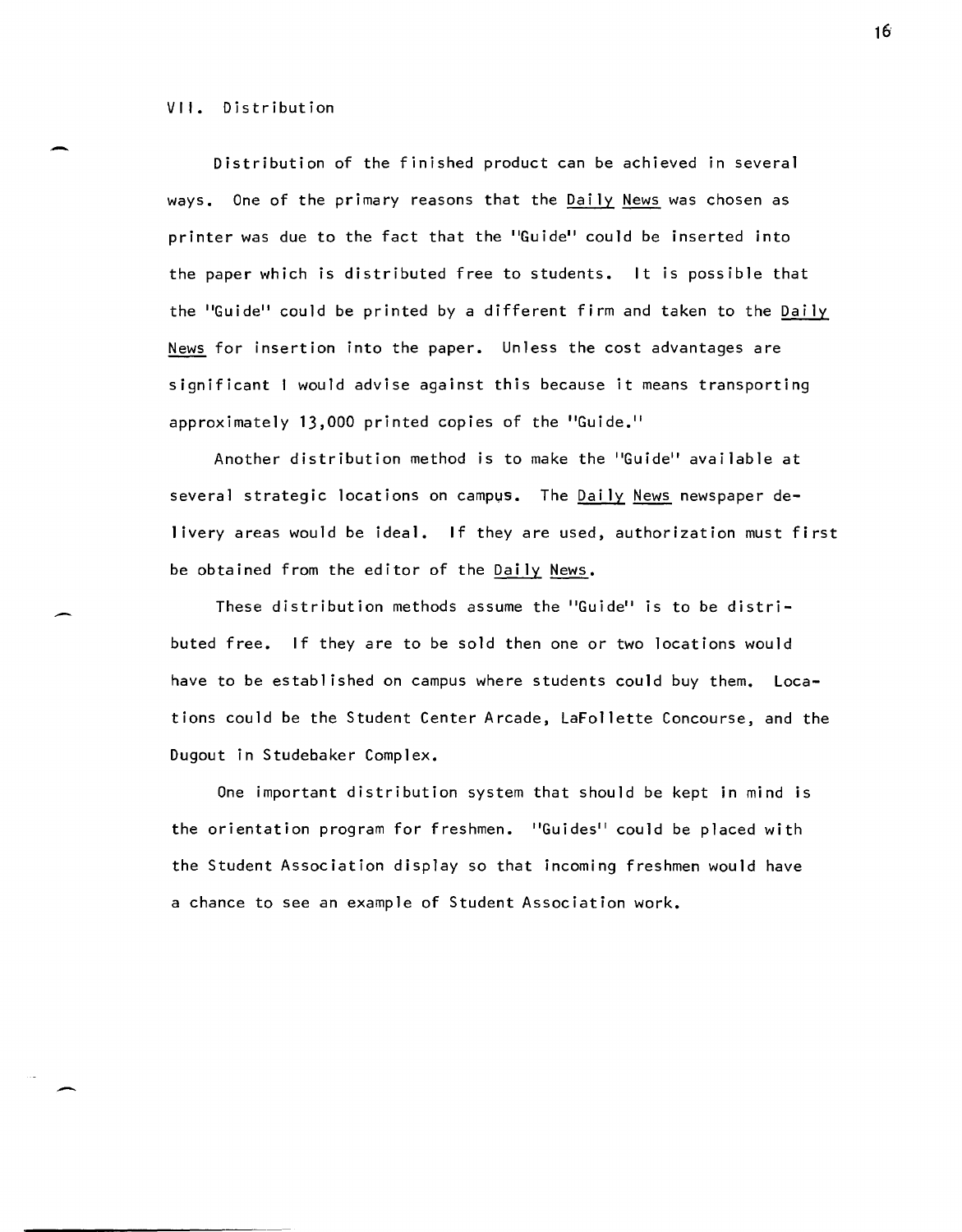-

This manual provides a guide to conducting the Course Evaluation Project based on the procedures used to successfully complete the 1979 - 80 "Guide to Classes." Suggestions and alternatives have also been presented so that a great deal of flexibility is given to the project director.

The project has been simplified as much as possible. Because of this the project director is capable of running the project with a very minimal amount of staff.

The Course Evaluation Project holds great potential for Student Association. It provides a visible, needed service to the students of Ball State. It also serves as incentive for the Administration to develop a mandatory campus-wide evaluation program with published results. There exists a great deal of support from students, many administrators, and surprisingly enough, quite a few faculty members. This support must be utilized and built upon for the project to succeed.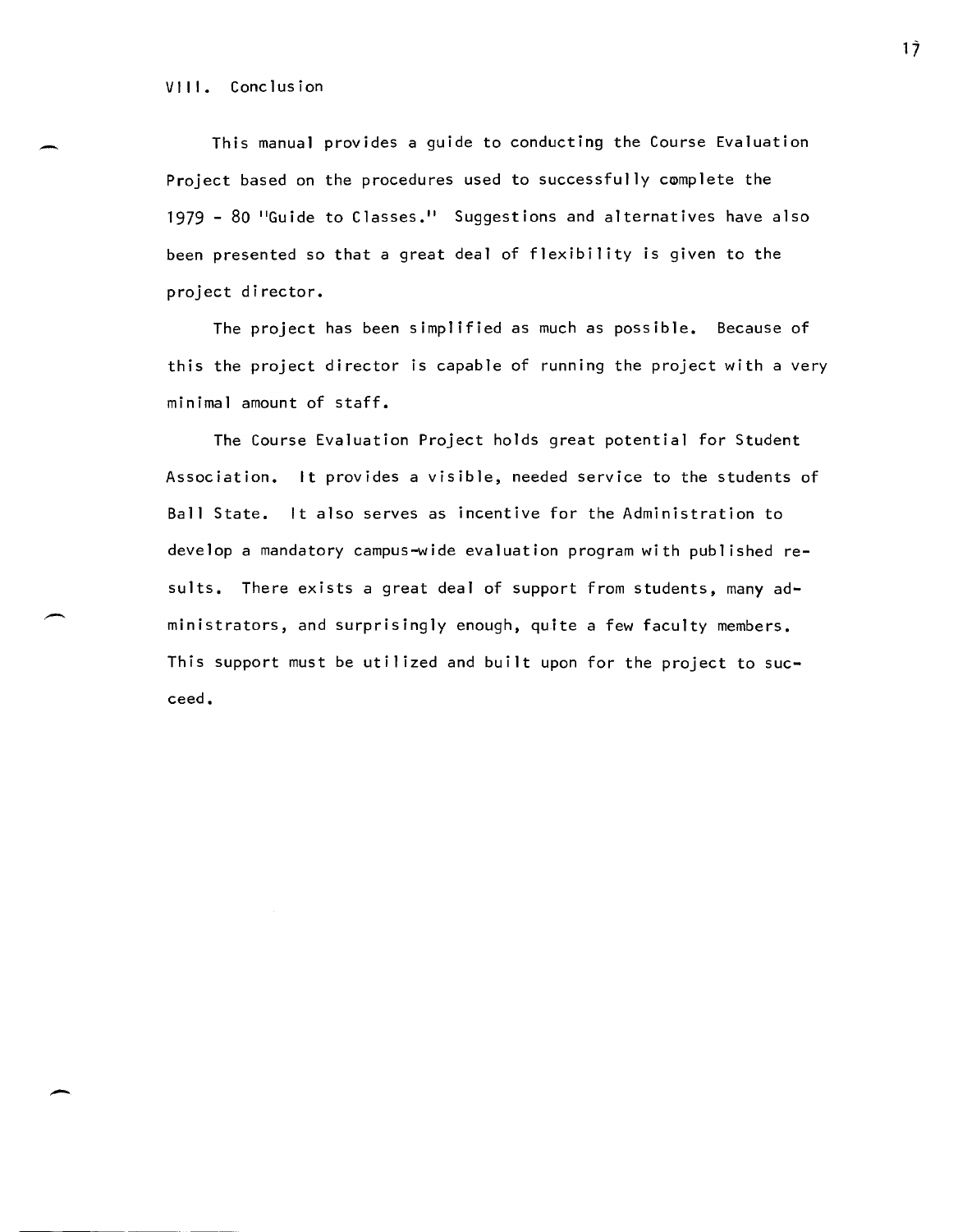#### Appendix

This appendix contains examples of the various forms and letters mentioned in the manual. The following page is a content page which identifies all examples and gives their appendix page number. The last page of the example contains information on alternate printers.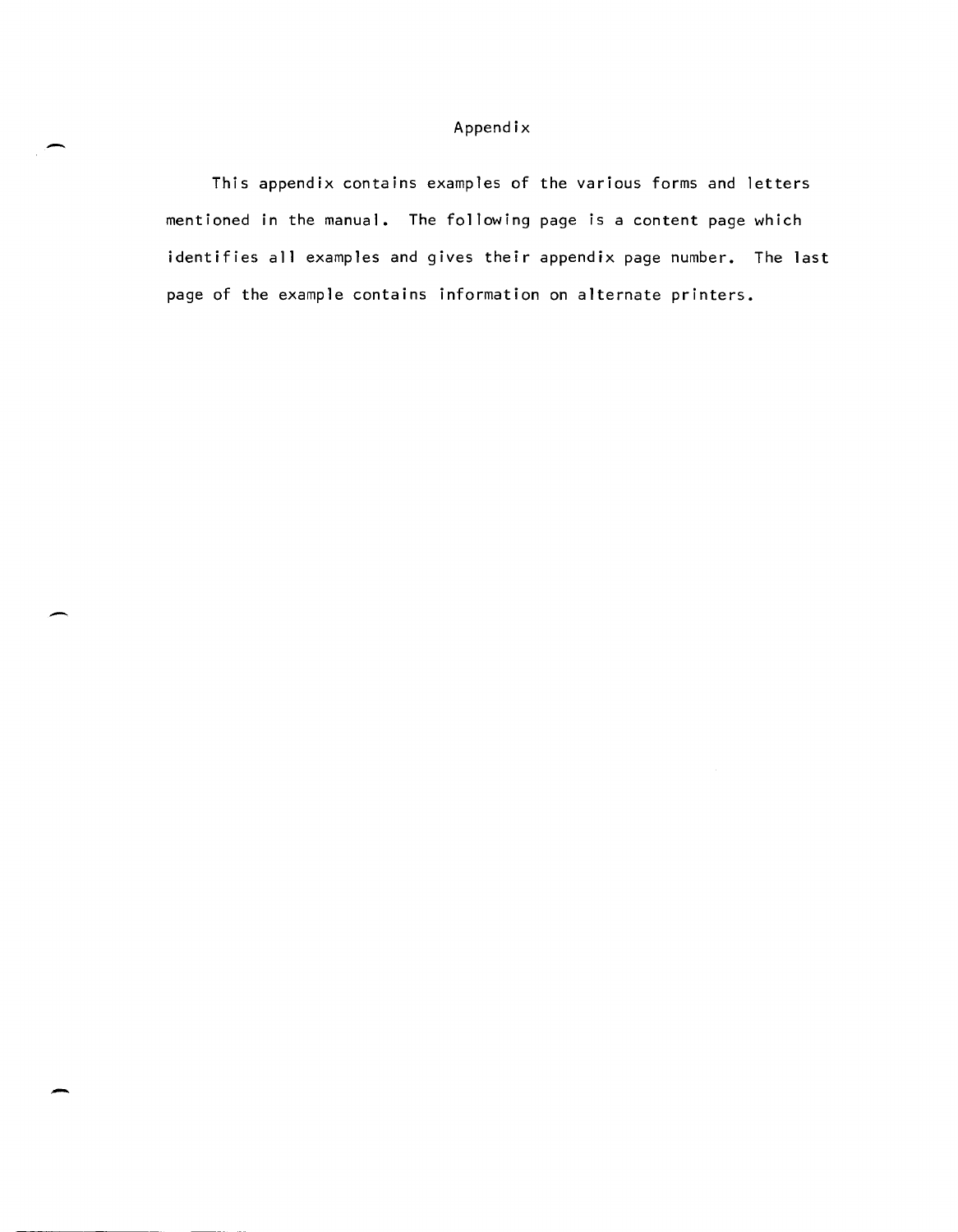# Appendix Table of Contents

ITEM

-

-

 $\sim 10^7$ 

-

| Department Identification Sheet A-2        |
|--------------------------------------------|
| Finalized Printed Page (Reduced). A-3      |
| Off-Campus Mailing Envelope A-4            |
|                                            |
| Greeting Letter (in Published Guide). A-6  |
|                                            |
| Reproduction Center Request Form. A-8      |
| B-139 Stores Requisition. A-9              |
| Example of IBM Punched Cards. A-10         |
| Example of Computer Processed Output. A-11 |
| Computer Job Request Receipt. A-12         |
| Example of an Early Survey Form A-13       |
|                                            |

 $\sim 10^{-10}$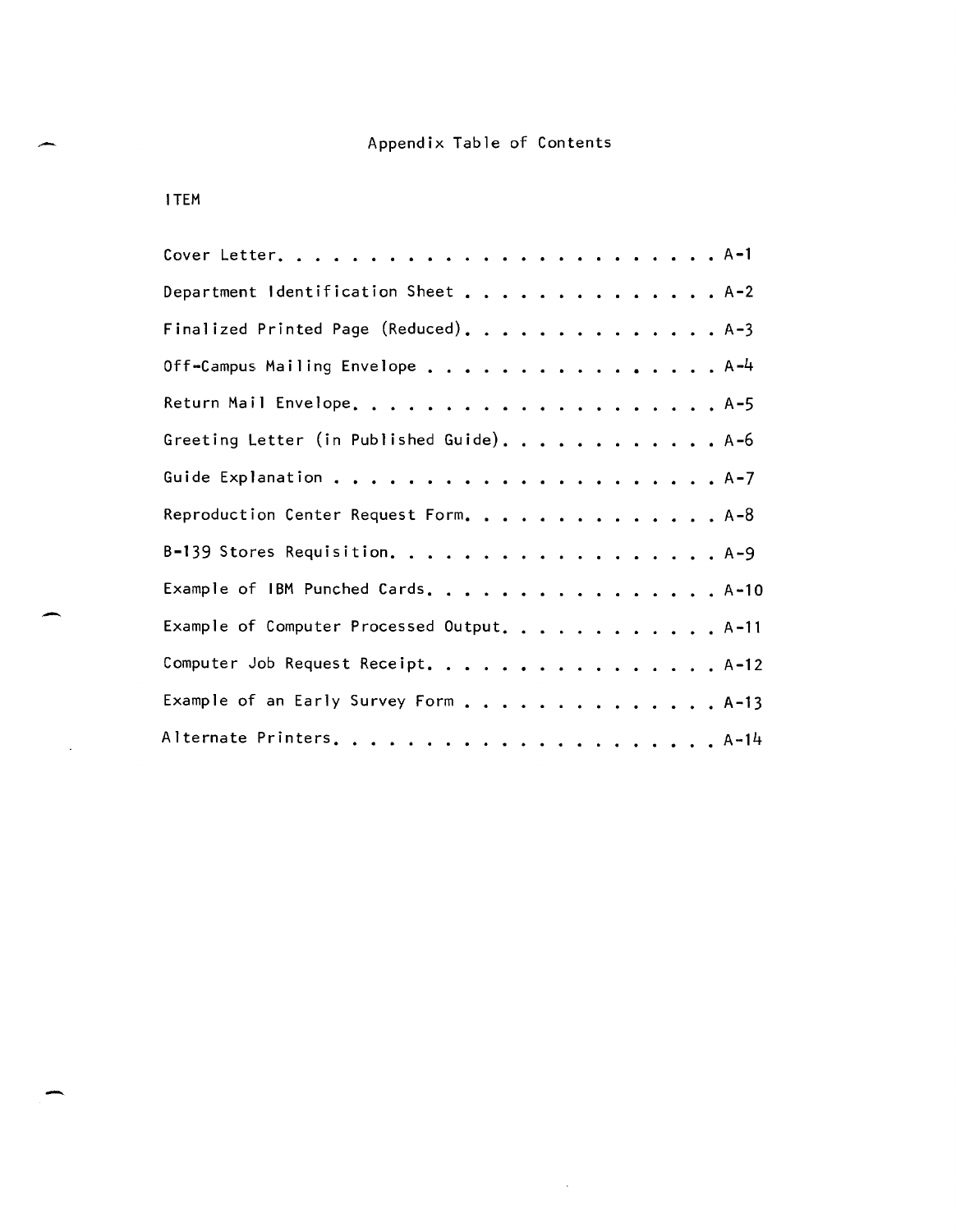Student Association l. A. Pillenger Siudent Center



Dear Fellow Students:

-

The Student Association needs your help!

Each quarter students enroll in classes with I ittle or no information about the classes. With your help, the Student Association can provide some  $\overline{\text{useful}}$  information about these classes.

We are once again preparing a Guide to Classes. This guide will include student opinions about various courses here at Ball State. We are hoping that these opinions will help other students select their courses.

Will you please help us complete the Guide? It will take you only a few minutes to fill out the enclosed questionnaire. Note that places have been provided on the left side of the questionnaire for the professors last name, the course number, and the department number. The department number can be found on the Department Identification Sheet. You must use a number 2 pencil!! Let us assure you that the information in the Guide will be in summary form and your particular responses will be completely confidential. So be as honest and fair as you can.

Please return all the completed questionnaires to us and please don't fold them.

If you live on-campus, simply (1) place the completed questionnaires in a campus mailer (you may use the mailer in which you received the questionnaires), (2) address the envelope to: Student Association, and (3) drop the envelope in the nearest campus mailbox (or you may want to turn it in at your residence hall desk).

if you live off-campus, simply (1) place the completed questionnaires in the envelope provided and (2) mail it (or you may want to return it to Room 223, L. A. Pittenger Student Center).

Please let us have your help. The more Students like yourself help, the better the Guide to Classes will be. The Guide will combine information from each quarter and will be published at the beginning of each fall quarter.

Sincere ly,

Student Association President

Course Evaluation Coordinator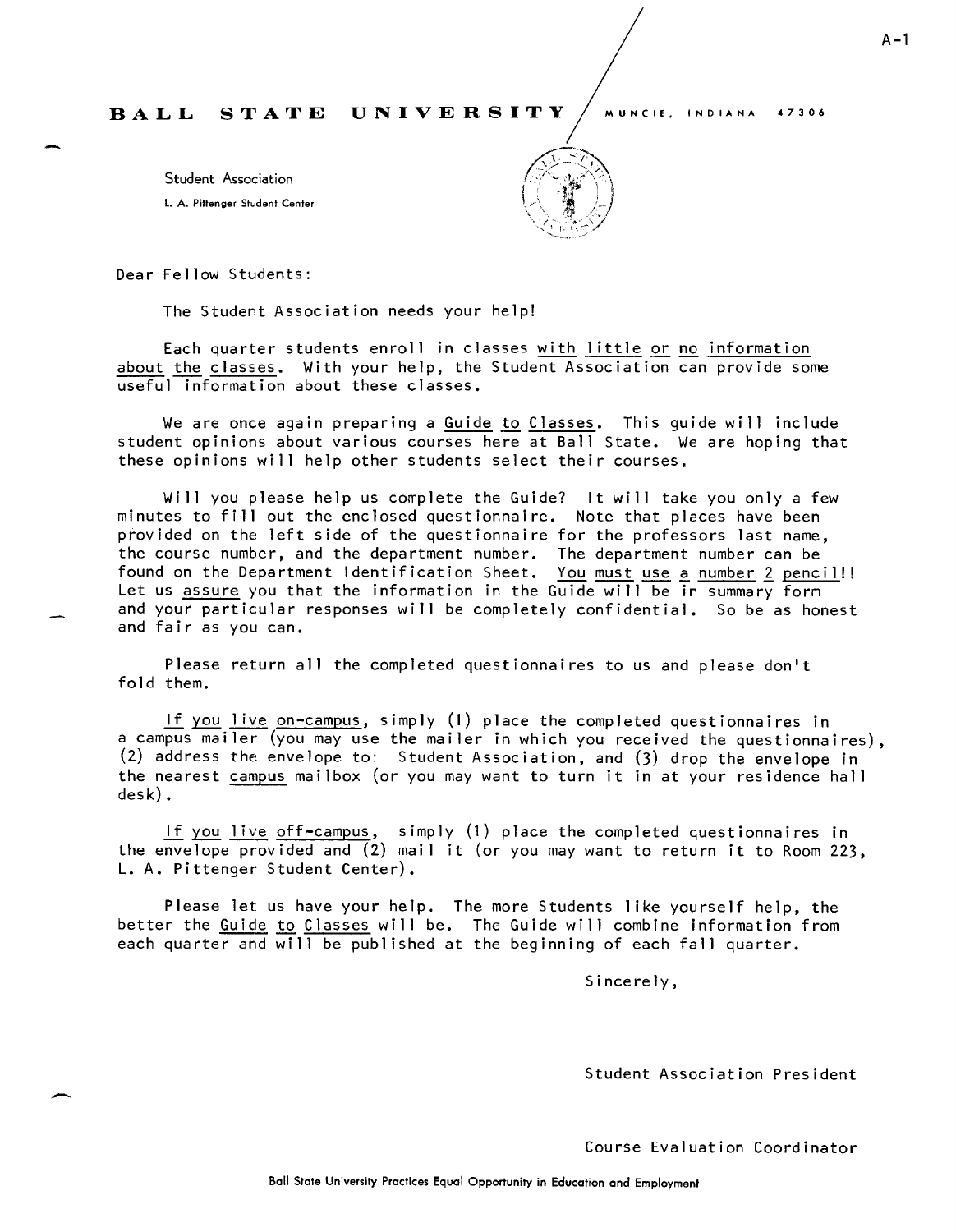| 002   | Accounting                         |
|-------|------------------------------------|
| 011   | Anatomy                            |
| 012   | Anthroplogy                        |
| 108   | Applied Physics                    |
| 010   | Architecture                       |
| 003   | Art: Crafts                        |
|       |                                    |
| 004 - | Art: Design                        |
| 006   | Art: Education                     |
| 008   | Art: Fine Arts                     |
| 009   | Art: History                       |
| 082   | Astronomy                          |
| 014   | <b>Biology</b>                     |
| 016   | Botany                             |
| 013   | Business Ed. and Office            |
|       | Administration                     |
| 110   | <b>Business Law</b>                |
|       |                                    |
| 017   | Chemistry                          |
| 026   | Classical Culture                  |
| 050   | Computer Science                   |
| 015   | Counseling Psychology              |
| 105   | Criminal Justice and Corrections   |
| 005   | Dissertation                       |
| 018 - | Economics                          |
| 019   | Administration<br>Education: I     |
| 020   | Education:<br>Adult and Community  |
| 021   | Education: Curriculum              |
| 022   | Education:<br>Elementary           |
| 023   | Education:<br>Foundations          |
| 024   | Education:<br>General              |
| 101   | Education:<br>Gerontology          |
| 025   | Education:<br>Higher               |
| 107   | Jr. High/Middle<br>Education:      |
| 028   | Education:                         |
|       | Reading                            |
| 102   | Reading/Middle<br>Education:       |
| 007   | Reading/Secondary<br>Education:    |
|       | 029 Education:<br>Secondary        |
| 045   | Supervision<br>Education:          |
| 030   | Educational<br>Psychology          |
| 031   | English                            |
| 032   | Finance                            |
| 033   | Foreign<br>Language                |
| 034   | French                             |
| 036   | Business Administration<br>General |
| 040   | and Experimental<br>General        |
|       | Psychology                         |
|       |                                    |
| 035   | Studies Education<br>General       |
| 038   | Geography                          |
| 037   | Geography and Geology              |
| 039   | Geology                            |
| 041   | German                             |
| 042   | Greek                              |
| 048   | Health Science                     |
| 047   | History                            |

| 103 <sub>1</sub> | Home Economics                           |
|------------------|------------------------------------------|
|                  | 043 Home Ec: Education                   |
| 044 -            | Home Ec: Food and Nutrition              |
| 046 -            | Home Ec: Home and Family                 |
|                  |                                          |
|                  | 049 Home Economics Textiles and Clothing |
| 104              | Housing and Management                   |
|                  | 052 Industrial Education                 |
|                  | 053 Industrial Technology                |
|                  | 109 Insurance                            |
|                  | 051 Interdepartmental                    |
|                  | 027 Italian                              |
| 054 -            | Journalism                               |
|                  | 055 Landscape Architecture               |
|                  | 056 Latin                                |
|                  | 057 Library Science                      |
| 059              | Management                               |
| 112              | Management Science                       |
| 061              | Marketing                                |
| 058              | Mathematics                              |
| 115              | Military Science                         |
| 062              | Music Education                          |
| 065              | Music History and Musicology             |
| 060              | Music: School of                         |
| 066              | Music Theory and Composition             |
| 064              | Musical Performance                      |
| 070              | Natural Resources                        |
| 067              | Nursing                                  |
| 072              | Philosophy                               |
| 113              | Physical Education, General              |
| $114 -$          | Physical Education, Professional         |
| 073              | Physics                                  |
| 074              | Physiology                               |
| 076              | Political Science                        |
| 083 -            | Radio, Television, and Motion Pictures   |
| 111              | Real Estate                              |
| 085              | Religious Studies                        |
| 088              | Research Paper                           |
| 086              | Science                                  |
| 090              | Social Psychology                        |
| 097              | Social Studies                           |
| 080              | Social Work                              |
| 092              | Sociology                                |
| 093              | Spanish                                  |
| 094              | Special Education                        |
| 095              | Speech                                   |
| 096 -            | Speech Pathology and Audiology           |
| 098              | Theatre                                  |
|                  | 089 Thesis                               |
| 087              | Urban and Regional Planning              |

- 091 Urban and Regional Studies<br>099 Zoology
-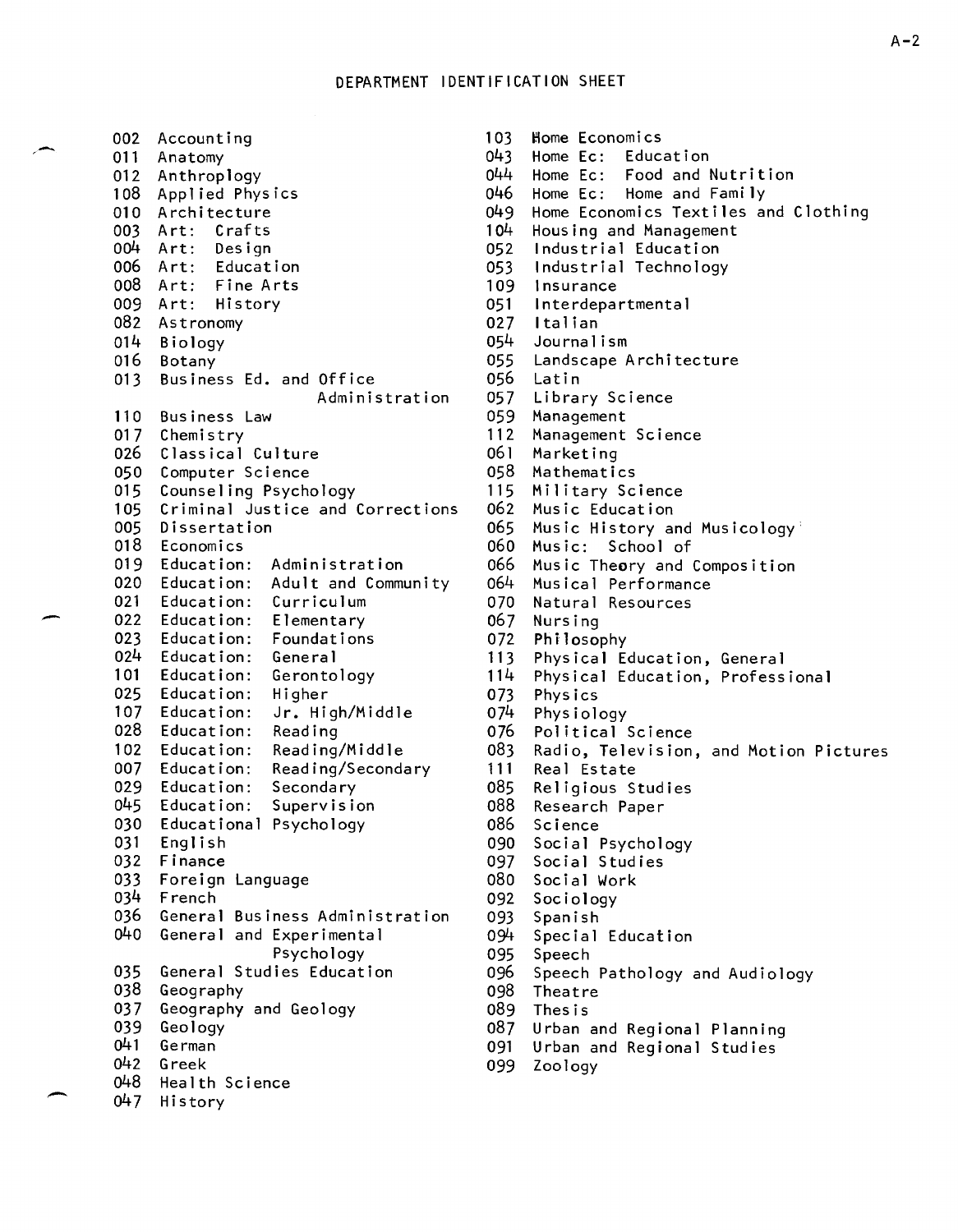6

 $\sim$ 

| .              |                           |                               |                                        |  |
|----------------|---------------------------|-------------------------------|----------------------------------------|--|
|                | Sumber of Responses 4     |                               |                                        |  |
|                |                           | Frash Saph Junuar Senior      |                                        |  |
|                |                           |                               |                                        |  |
| 2              | $\cdots$                  |                               |                                        |  |
|                | Grade Expectant:          |                               |                                        |  |
|                | <b>A &amp; C D</b>        |                               |                                        |  |
|                | .                         |                               |                                        |  |
|                | <b>Test Roquired: 1</b>   |                               |                                        |  |
|                |                           | Portion of Clames Attanded    |                                        |  |
|                |                           |                               | 8-20% 21-40% 41-80% 61-80% 81-100      |  |
|                | .                         |                               | ٥                                      |  |
|                |                           | Lab or Decussion Saction: No. |                                        |  |
|                | Term project or Paper No. |                               |                                        |  |
|                | Exam Questions: Objective |                               |                                        |  |
|                |                           |                               | Instructor Imake easily understandable |  |
| Emailain: Vita |                           |                               |                                        |  |

116

 $\frac{2}{13}$ 

 $\frac{1}{26}$ 

m

 $\mathbf{H}$  .

 $\bar{\mathbf{v}}$  $\sim$ 

Course objectives easily understand  $\begin{array}{c} 2.5 \\ 2.3 \\ 3.5 \end{array}$ Course usercoves exany orner sus<br>Crading system clashy explained<br>Grading system clashy explained<br>Exams covered important materia .<br>aprilent fall liene - トラン 22.3.5 コーランス er an<br>set to the course conte<br>repeat of lest material<br>ig appropriate ----

"<br>ਹੈ Ŧ t Registrad: 1<br>15: 21-40% - Altionated<br>15 - 21-40% - 41-80%<br>17: Discussion Section: 1 er. 7 œ

 $\begin{array}{l} 2.3 \\ 2.3 \\ 2.6 \\ 2.6 \\ 1.8 \\ \end{array}$ ٠Ï i repusa ur.<br>ng approprime:<br>rarmed well with t 

Ŧ

÷,

 $\frac{3}{2}$ 

 $\bar{z}$ 

 $\blacktriangleleft$ 

 $\hat{\gamma}$ 

Ą 

J.

Ý.

**ANGEL** ű 

er of t Lauturas<br>Pasa of In ant o r ان<br>آهي.  $-3/2$ .<br>Watu

<del>- m</del>e<br>no to to werkwalder" and a second theories and  $\sim$  Lynch<br>
Nymber of Responser 11<br>
Frash Soph Junior See<br>
0 11 0 0<br>
Grade Expected<br>
A B C D F<br>
3 2 0 1<br>
2 met 1  $\begin{bmatrix} 1 & 0 \\ 0 & 1 \end{bmatrix}$ **Excriteduard Transfer<br>
Portion of Classes Attended<br>
9-20% 27-40% 41-80% 81-<br>
28 6 70% 27-40% 41-80% 81<br>
Lab or Descration Section: No<br>
Exame Disease y and Objection<br>
Examer Disease y understand<br>
English Yeal (Section Sect** 81-100%<br>11 ijos<br>A

Course objectives easily understal<br>Course objectives easily understal<br>Gourse objectives met<br>Greding was fair<br>Greding was fair<br>Andro see a relationship between<br>activities<br>betwines presented in organized<br>the<br>turnes presented 16<br>16<br>15<br>16<br>16 ٠ř mer<br>Lectures relevant to the course cont 1422225511223 Lectures relevant to the course content<br>declares and a model of met message and relevant of the content<br>hadronic hours in the metric process of the course of the course<br>therefore and the metric of the course of the course

an<br>14

m

 $\mathcal{M}_{\mathcal{O}}$ 

#### to.

Down<br>Humber of Responses 4<br>Freeh - Baptist Justice Seat<br>Grade Supplying<br>Grade Supplying - Daniel - Baptist<br>- Daniel - Daniel - Daniel - Daniel - Daniel - Daniel - Daniel - Daniel - Daniel - Daniel - Daniel - Daniel - D  $\cdot$ ໍ∙໌ ॱ  $\frac{1}{2}$ **B1-100%** −<br>a Secu uction: Yes<br>sr: Ne

 $\begin{array}{c} 2.0 \\ 2.3 \\ 1.4 \\ 2.0 \\ 2.3 \end{array}$ Course objects<br>Grading system<br>Grading was N<br>Exame covered<br>Ablu to see 4<br>activities:<br>Lectures press g system.<br>4 was 4ak - 33<br>- 14 ||2||12||2||12||12||12| ni ko the car milivern to une squeen second<br>not 4 repeat of sext materials<br>serming appropriate:<br>ir interacted with with student<br>ir interacted with with student

`m Captill ة ب  $\overline{\phantom{a}}$  $\frac{1}{2}$ ٠  $\ddot{\cdot}$  $\ddot{\cdot}$ برو<br>9 Lab rve

 $\begin{array}{c}\n\vdots \\
\downarrow \\
\downarrow \\
\downarrow \\
\downarrow \\
\downarrow\n\end{array}$ Bandin<br>Bandin<br>Latin Adam ÷ Lations presented in depotration<br>and the compact of the country of the compact of the compact of the<br>Latiness set a repeat of said methods<br>there for the compact of said methods of the compact of the<br>interaction concerned w 11日は21日は11日 nt to the courte of<br>speet of sext mate i š ų, d nghi Tent was wert untuks:<br>mas to be u.

...

ye<br>ber of Respon<br>i - Boph - Jus<br>i - C<br>- Browled - B<br>- Browled - Browled rumae<br>Freeh<br>C ۰.  $\begin{bmatrix} 1 \\ 1 \\ 0 \end{bmatrix}$  $\cdot$  $\begin{array}{c}\nA1 \\
A111 \\
B212\n\end{array}$   $\begin{array}{c}\nA111 \\
B1211\n\end{array}$   $\begin{array}{c}\nA1011 \\
B110\n\end{array}$   $\begin{array}{c}\n\text{Lub or Disc} \\
\text{Iarm per} \\
\end{array}$ Atlanded<br>41-60%  $-105$ .<br>161.00° **ALCOHOL**  $\begin{tabular}{cc} & $\cdots$ $\sim$ $m$ & 41-60\% & 61\\ \hline 0 & 0 & 0\\ \hline 0 & 0 & 0\\ \hline 1 & 0 & 0\\ \hline 1 & 0 & 0\\ \hline 2 & 0 & 0\\ \hline 3 & 0 & 0\\ \hline 4 & 0 & 0\\ \hline 5 & 0 & 0\\ \hline 6 & 0 & 0\\ \hline 7 & 0 & 0\\ \hline 8 & 0 & 0\\ \hline 9 & 0 & 0\\ \hline 1 & 0 & 0\\ \hline 2 & 0 & 0\\ \hline 3 & 0 & 0\\ \hline 4 &$ 7

المستعد

Course objectives easily us<br>Course objectives met:<br>Grading system clearly exp<br>Grading was fair Grading was<br>Exams cove<br>Able to see<br>activities<br>Lectures pri  $\frac{1}{3}$ 

3,5<br>3<br>3<br>3<br>3<br>3,6

 $\begin{array}{c}\n\bullet \\
\bullet \\
\bullet \\
\bullet \\
\bullet\n\end{array}$ 

ر<br>په

ني ۽ د

Network relaxant to the course contains the state of the first<br>property of the course of the first relaxant of the first property<br>of the state of the course of the course of the first<br>hermonology enters the contained with

Lopez<br>
Number of Responses: 6<br>
Free Sapir Junior Seni<br>
6 6 8 9<br>
Greefe Expositel: 6<br>
6 8 6 9 9<br>
7 an Regularity: Dukasus<br>
Tan Regularity: Dukasus<br>
11409<br>
11409 of Classes Attended<br>21-40% - 41-60%<br>- 0 - 0 Person et<br>0-2016 – 2<br>Labor Dit T т ar Ma  $\mathbf{r}$ 

 $\frac{23}{12}$ <br> $\frac{2}{14}$ Grading system<br>Grading system ٠¥, R

et to the co Lectures vol. a repeat of fast messes.<br>Peca of learning appropriate:<br>Peca of learning appropriate:<br>Metricity in propriate office here:<br>Metricity incorporation of with student<br>linking to couraged questions and .<br>Natricity i .<br>Text wes wer<br>I found this co

Nomber of Responses<br>Frosh - Saph - Junior<br>- G. - G. - G. - G.<br>- Grade Experiment ٠  $\ddot{\cdot}$ ᠮ  $\frac{1}{2}$ .<br>Di

- 6 ... ٠œ English

**NAMES** Gending system<br>Gending was let  $100<$ Gending we<br>Exams can<br>Able to as<br>Activities<br>Lockeres et<br>Lockeres et<br>Lockeres et u, (1) 经分配的 计分析 化乙基 i to the ä Listens not a repose to<br>Listens not a repose of<br>Pace of listens popropi<br>Instructor lags available<br>Instructor encourage we<br>align to listens and repose the Unit<br>Taxt over surfacement:<br>The of such surfaces<br>Theory Share Surfac et of sent بة<br>مون<br>ippropriste:<br>rollabis office is<br>ried well with it a and d

Harshberger<br>Number of Responses: 4<br>Freeh Soph Junior Series<br>- 2 - 2 - 0 - 0 Grade Expected<br>A B C D F

A B C D B<br>Tass Required Unknown<br>Tass Required Unknown<br>D 20% 21-40% 41-40% 41-40%<br>D 20% 21-40% 41-40% 41-40%<br>Lab or Directions: Direction<br>Exam Directions: Direction Section<br>Exam Directions: Direction of the Branchine<br>Branni

Course objectives easily und<br>Course objectives met<br>Grading system clearly explicit<br>Grading with far:<br>Exems covered important m<br>Activities<br>Activities<br>Lectures presented in orige<br>Lectures presented in orige  $2023$ <br> $233$ <br> $23$ <br> $16$ Next<br>star relevant to the course constants and the course of the latter and<br>star star in a space of text metallicity and the course of the boundary<br>determined with the course of the constant of the course of text set<br>from .<br>Lectures rais<br>Lectures not  $\lambda$ 

Adoma,ft<br>Humber of Respo<br>Frash – Saph – J<br>Grade Expected:<br>Grade Expected: unaan<br>| Juniar<br>| 9  $\ddot{\cdot}$  $\sqrt{\frac{1}{2}}$ Ţ  $21 - 60$ %  $\bullet$ 

œ

**ARANGER** system<br>was fig Able to see a **Example:**<br>
Leatures relevant<br>
Leatures relevant<br>
Pace of learning<br>
Instructor interior<br>
Instructor encour<br>
Use of text another<br>
Text was worthw<br>
I lound this court<br>
I lound this court propriate:<br>Rabie office hou<br>Id well with stud

 $\mathbf{r}_0$ .<br>سومبر مين<br>په aria.  $rac{1}{t}$  $\tilde{\mathbf{S}}$  is a ğ. ę. أيس

| 鶴村 村村 **Ensuranced E** Lockings Hotel<br>Cockings has<br>Paul of Norma<br>Instructor while<br>Instructor while<br>Uge of histographs<br>Tout was won net a m **IT of text me** i<br>Samara<br>Samara ţ ل سال 1945 مئي وي.<br>منابع

j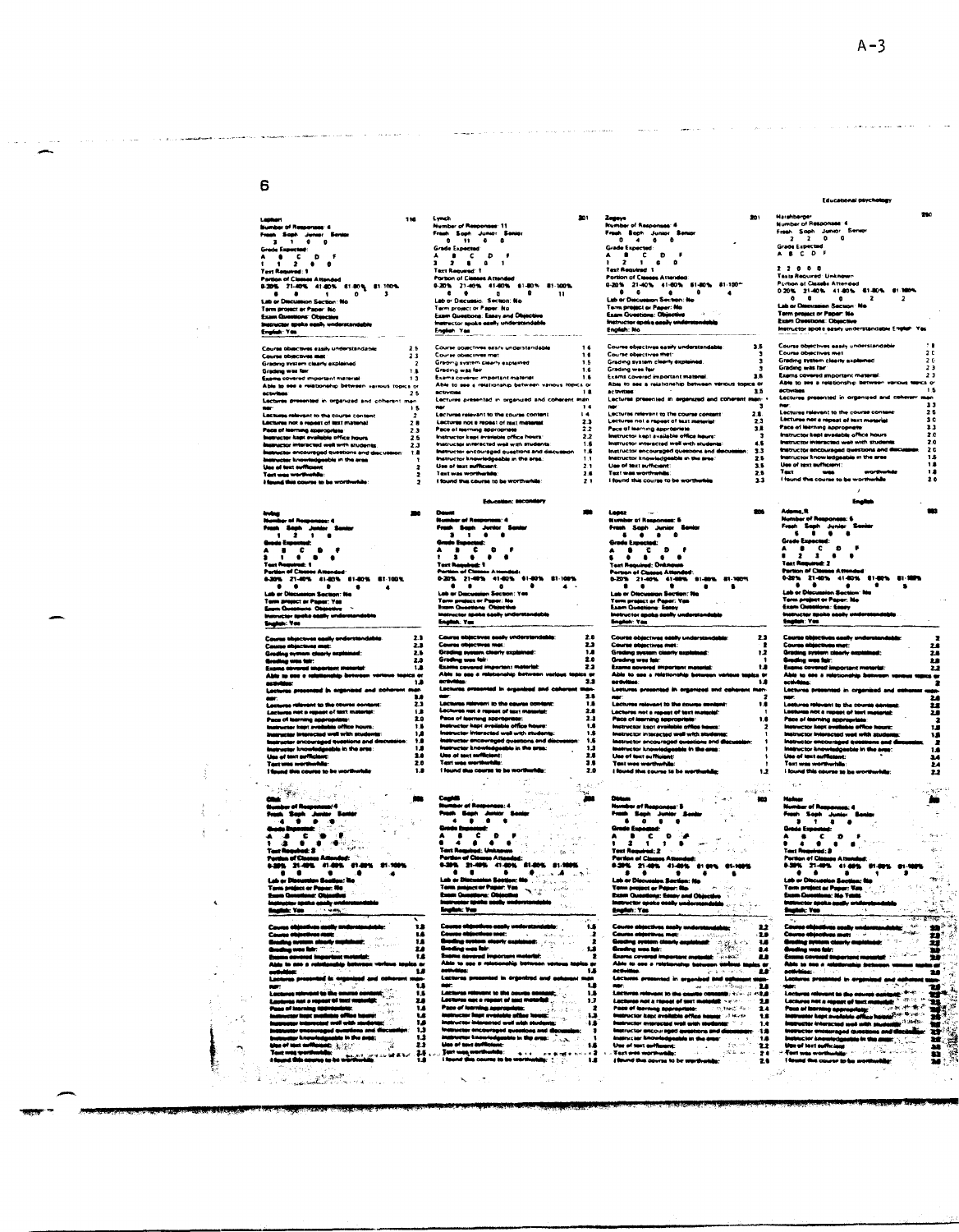BALL STATE STUDENT ASSOCIATION Room 223<br>L.A. Pittenger Student Center<br>Muncie, Indiana 47306

THE BULK MATEING STAMP GOES HERE

THE STUDENT ADDRESS LABEL GOES HERE

 $\overline{r}$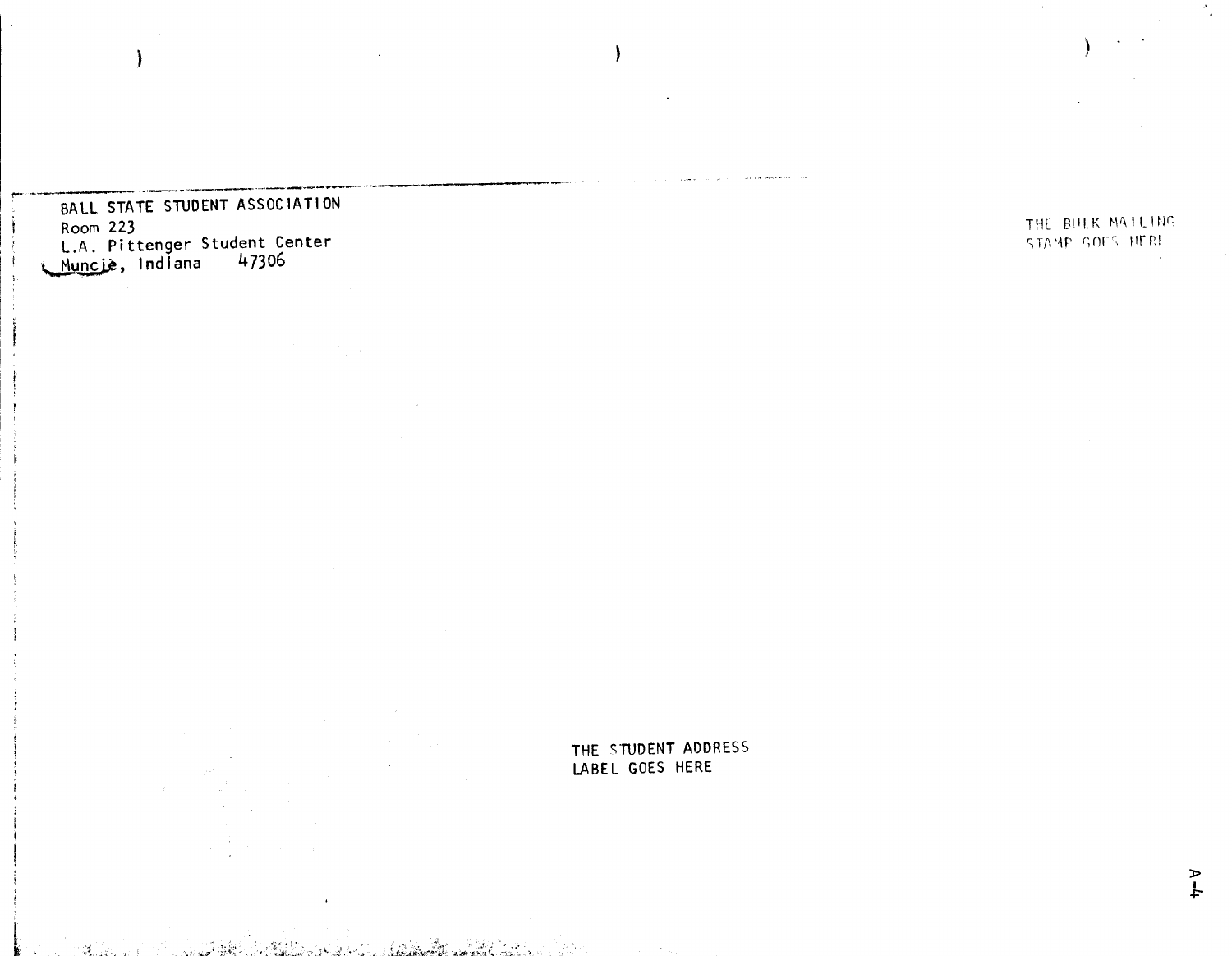**BUSINESS REPLY MAIL FIRST CLASS** PERMIT NO. 307 **MUNCIE, INDIANA** POSTAGE WILL BE PAID BY ADDRESSEE

 $\overline{\phantom{a}}$ 

# **BALL STATE UNIVERSITY** MUNCIE, INDIANA 47306

 $\begin{array}{c} \textcolor{red}{\textbf{||} \textbf{||} \textbf{||} } \end{array}$ 

 $\mathbf{v} = \mathbf{v} \cdot \mathbf{w}$  and

 $\mathbf{A}$ 

NO OPT **NE ES** 

**Bischer Steinung** معادات المتعاون **SECOND CONTRACT Parameter Section Company SECTION AND STATE Alexander and Company** rgen material comp **STEP STORY SALE SALES AND AN INCOME.**  $\cos\phi=-\sin\phi$  requires A sylven assistant **Contractor** 

government

 $-$ 

a en سيب  $27\%$ **Service** 

 $\sim$   $\sim$ 

 $\sim$   $\sim$ 

and an

....

 $1 + 1$ . . . مادي

 $\omega$  .  $\omega$ 

 $\sim$   $\sim$ 

 $\alpha$  and  $\alpha$ 

 $\Delta\sim 0.5$ 

.<br>Herec  $\sim$ 

 $\chi = \chi_0 \to$ 

 $\mathcal{A}$ 

**IF MAPIC** TTTH **UNIONSTAN** 

 $\mathcal{L}^{(1,2)}$ is the st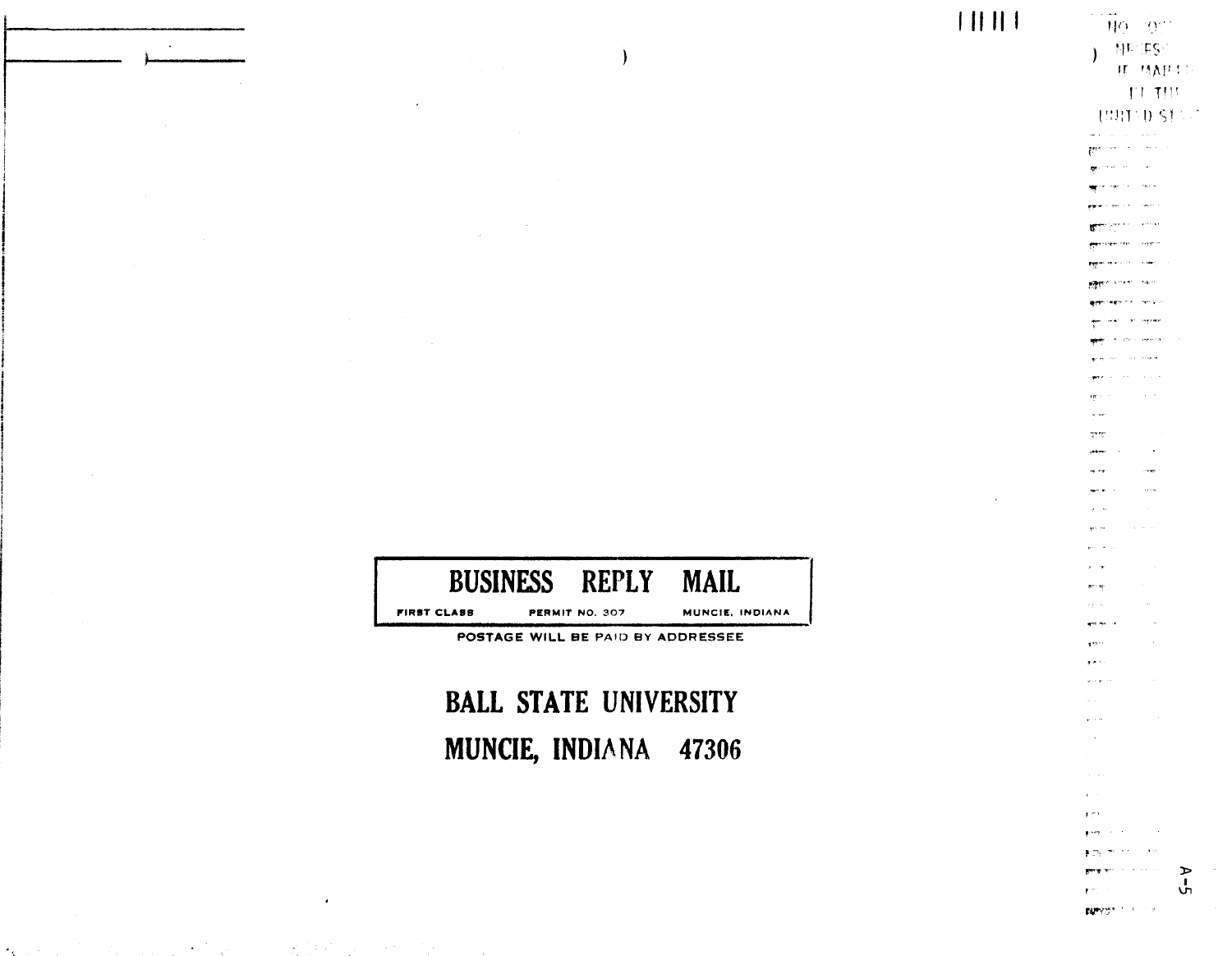Student Association L. A. Pittenger Student Center



Fellow Students,

-

After a year of planning and work, the 1980-81 "Guide to Classes" is ready for use. For many years Ball State students have needed this kind of information. As members of the Executive Branch of Student Association we made it our responsibility to collect and distribute the information. We are sorry that problems with printing and mailing caused the "Guide to Classes" to be delayed in being published. We real ize that the late publication date means that the "Guide" will not be that helpful for Fall Quarter registration. However, if you keep the "Guide" it will be a useful tool when registering for classes next year. We hope the information will be profitable to you.

> Gregory S. Fehribach President, Student Association

Jeff Thompson Project Coordinator

We would like to thank the following people for their time, patience, and assistance. Without them, this project would never have been completed.

Dr. Frank Sparzo Dr. Don Mikesell Jeanine Estell Matthew Kincaid Mark Richardson Gregory D. Cox John Bartlett (Survey Format) (Data Interpretation) (Data Input Scanning) Dawn Johnston Dwight Vigna El izabeth Blume Third Floor Brady Hall The Student Association Staff but most of all, the Students of this campus who supplied us with this information.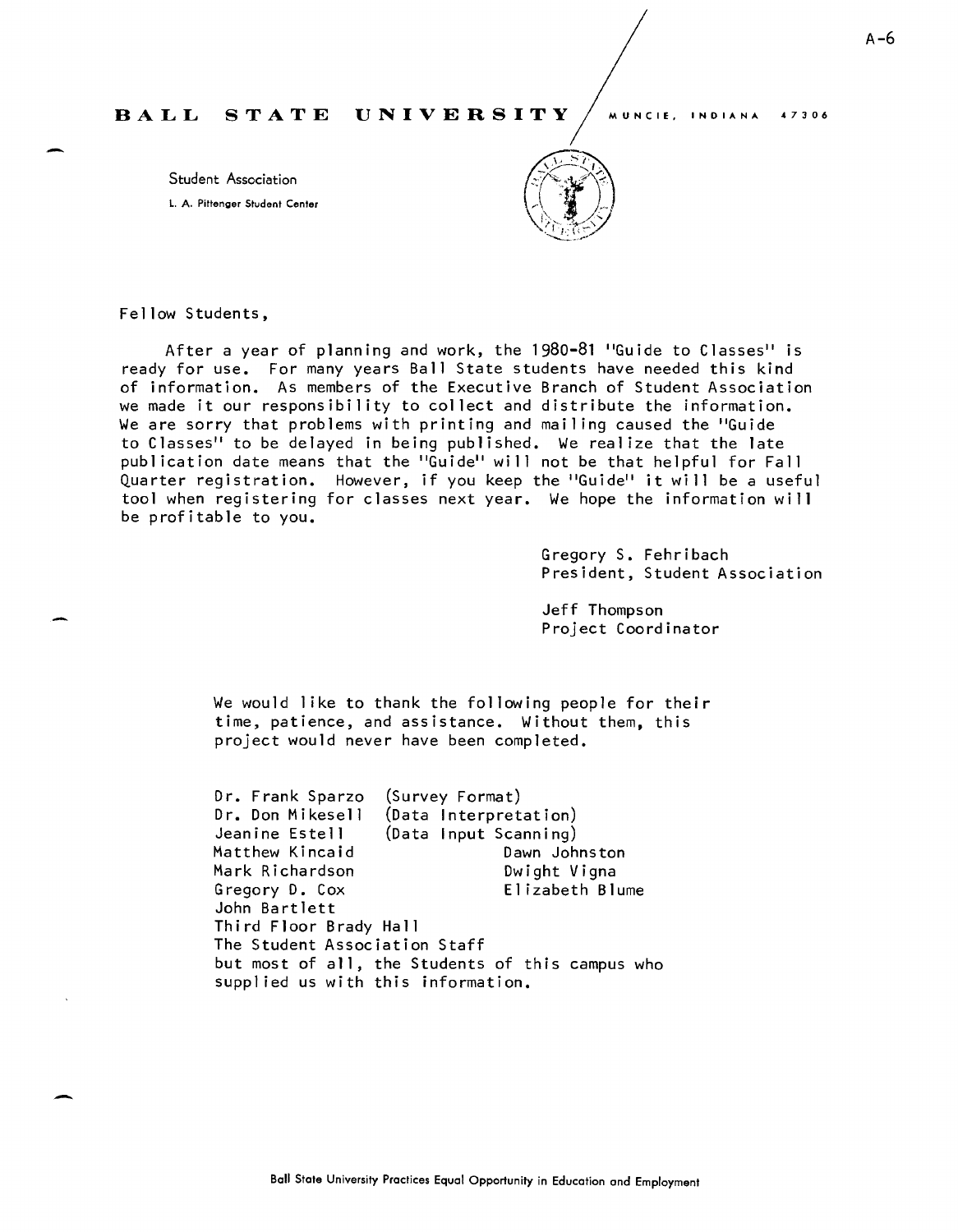#### HOW TO USE THIS GUIDE

-

-

-

The "Guide to Classes" is exactly what its name implies--a guide. It is not an evaluation of professors or courses. The "Guide" merely presents information about courses. This information was obtained from a random sample of 3,000 students Fall Quarter, 3,000 students Winter Quarter, and 3,000 students Spring Quarter. The data for all quarters was combined to form an average.

The information on each course is divided into two sections. The first section includes the following information:

> Professor's last name Number of responses Course Number Total number in class The class of students responding The expected final grade of the students responding The number of texts required The percentage of classes attended by the students responding If the course had a lab or discussion section If the course had a term project or paper The type of exam questions used Did the professor speak understandable English

There are no courses listed in the "Guide" unless they received a minimum of five responses. Obviously, the higher the number of responses the more statistically accurate the information.

The second section for each course presents information on student opinions of various aspects of the course and professor. The following code was used:

1=Strongly Agree 2=Agree 3=Neutral 4=Disagree 5=Strongly Disagree

The numbers presented are the statistical average (mean) of the responses to each statement. The closer the average is to one, the more strongly the responses agreed with the statement. The closer to five the average is, the more strongly the responses disagreed. If the average is close to three, the responses were relatively neutral towards the statement.

Each course and professor that appears in the "Guide" has been placed within its respective Department. The total number of students taking the class has been presented in order to show a comparison to the sample size.

Remember that the "Guide" is only a guide--not an evaluation. Good hunting!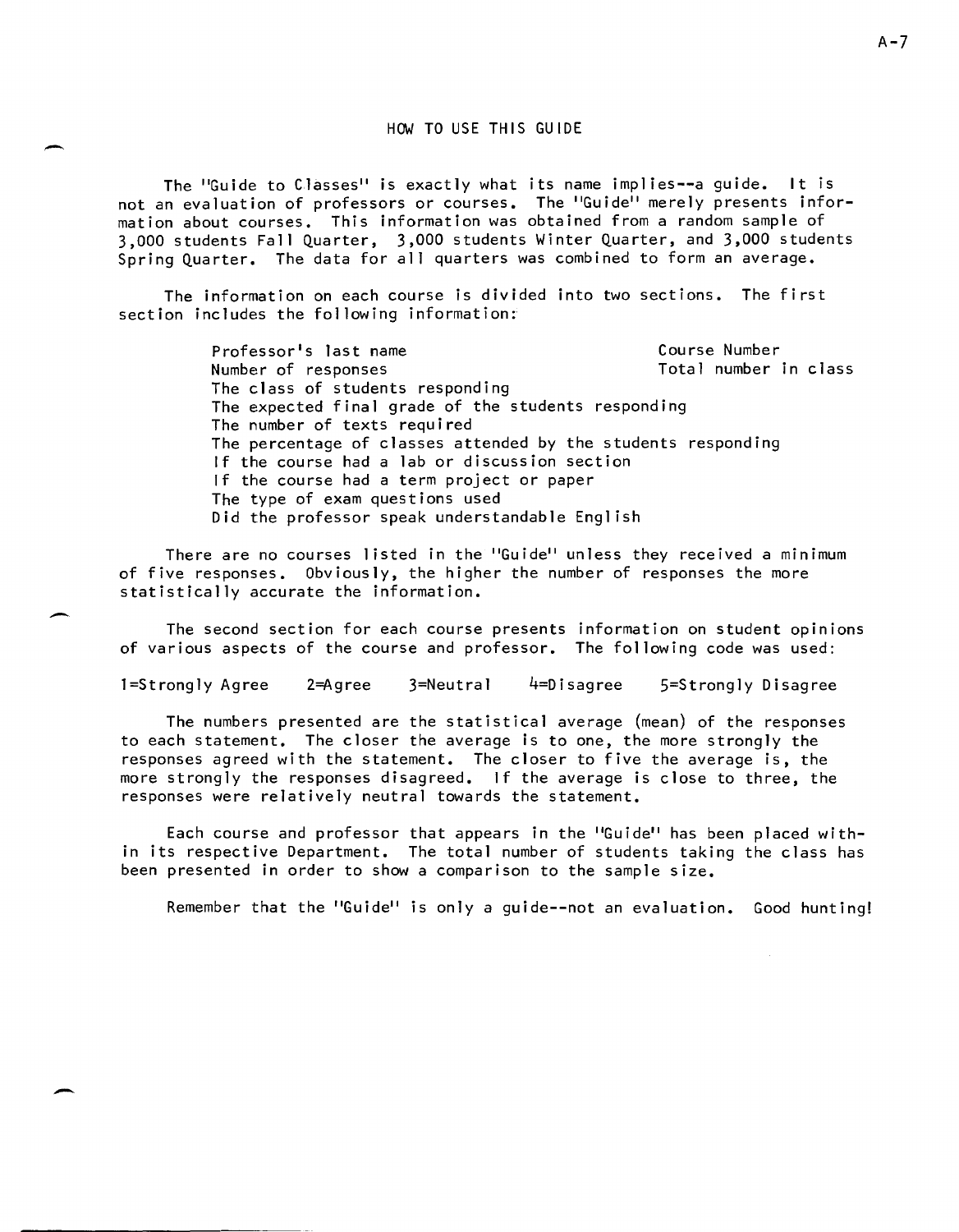| a a Gali<br>$\epsilon$<br>$\mathcal{L}$                                                                              | $\bullet$         | <b>T</b>          |                                                               | STANDARD REGISTER CO. |                                                  |                           | $6.4-8.6$<br>2321           |
|----------------------------------------------------------------------------------------------------------------------|-------------------|-------------------|---------------------------------------------------------------|-----------------------|--------------------------------------------------|---------------------------|-----------------------------|
| $\sim$ $\sim$ $\sim$                                                                                                 |                   |                   | <b>EXPREDICTION CENTER-REQUISITION SECTION CONTROL</b>        |                       | <b>BALL STATE UNIVERSITY</b>                     |                           | No. 05634                   |
|                                                                                                                      |                   |                   |                                                               |                       |                                                  | DELIVER TO                |                             |
| <b>REQUESTED BY</b>                                                                                                  |                   |                   |                                                               |                       |                                                  | ROOM NO.<br><b>BUDGET</b> |                             |
|                                                                                                                      |                   |                   |                                                               |                       |                                                  |                           |                             |
|                                                                                                                      |                   |                   |                                                               |                       |                                                  |                           |                             |
| RERUN                                                                                                                | <b>BOTH SIDES</b> |                   | PAD                                                           |                       | COLLATE                                          |                           | <b>STITCH</b>               |
| <b>FOLD</b>                                                                                                          | <b>PUNCH</b>      |                   | <b>BIND</b>                                                   |                       | $\overline{\text{S}1}$ or $\overline{\text{C}1}$ |                           | STAPLE                      |
|                                                                                                                      |                   |                   |                                                               |                       |                                                  |                           |                             |
|                                                                                                                      |                   |                   |                                                               |                       |                                                  |                           |                             |
|                                                                                                                      |                   |                   |                                                               |                       |                                                  |                           |                             |
| <u> Tanzania de la contrada de la contrada de la contrada de la contrada de la contrada de la contrada de la con</u> |                   |                   | <b>SPACE BELOW IS FOR REPRODUCTION AND ACCOUNTING OFFICES</b> |                       |                                                  |                           | $\mathbb{R}^{n \times d}$ : |
| <b>EOGRAPH</b>                                                                                                       |                   | <b>OZALID</b>     |                                                               | <b>3M COPY</b>        |                                                  | <b>BINDERY</b>            |                             |
| OFFSET                                                                                                               |                   | <b>HEIDELBERG</b> |                                                               | <b>PLATEN</b>         |                                                  | <b>MASTER</b>             |                             |
| OPERATOR                                                                                                             |                   |                   | DATE COMPLETED                                                | <b>APPROVED BY</b>    |                                                  |                           | DATE APPROVED               |
| <b>QUANTITY</b>                                                                                                      |                   |                   | <b>MATERIAL</b>                                               | <b>Marine</b>         | 54<br><b>All Contractor</b><br>$\mathcal{L}$     | <b><i>SPRICE</i></b>      | <b>COST</b>                 |
|                                                                                                                      |                   |                   |                                                               |                       |                                                  |                           |                             |
|                                                                                                                      |                   |                   |                                                               |                       |                                                  |                           |                             |
|                                                                                                                      |                   |                   |                                                               |                       |                                                  |                           |                             |
|                                                                                                                      |                   |                   |                                                               |                       |                                                  |                           | ٠                           |
|                                                                                                                      |                   |                   |                                                               |                       |                                                  |                           |                             |
|                                                                                                                      | $\bullet$         |                   |                                                               |                       |                                                  |                           |                             |
|                                                                                                                      |                   |                   |                                                               |                       |                                                  |                           |                             |
|                                                                                                                      |                   |                   |                                                               |                       |                                                  |                           |                             |
|                                                                                                                      |                   |                   |                                                               |                       |                                                  |                           |                             |
|                                                                                                                      |                   |                   |                                                               |                       |                                                  |                           |                             |
|                                                                                                                      |                   |                   |                                                               |                       |                                                  |                           |                             |
|                                                                                                                      |                   |                   |                                                               |                       | TOTAL COST<br>₿                                  |                           |                             |
| FORM 1-23 APPROVED BY STATE BOARD ACCOUNTS FOR BALL STATE UNIVERSITY, 1972                                           |                   |                   |                                                               |                       |                                                  |                           |                             |

 $\label{eq:1} \begin{split} \mathcal{L}_{\text{max}}(\mathcal{L}_{\text{max}},\mathcal{L}_{\text{max}}) = \mathcal{L}_{\text{max}}(\mathcal{L}_{\text{max}}) \times \mathcal{L}_{\text{max}}(\mathcal{L}_{\text{max}}) \times \mathcal{L}_{\text{max}}(\mathcal{L}_{\text{max}}) \times \mathcal{L}_{\text{max}}(\mathcal{L}_{\text{max}}) \times \mathcal{L}_{\text{max}}(\mathcal{L}_{\text{max}}) \times \mathcal{L}_{\text{max}}(\mathcal{L}_{\text{max}}) \times \mathcal{L}_{\text{max}}(\mathcal{L}_{\text{max}})$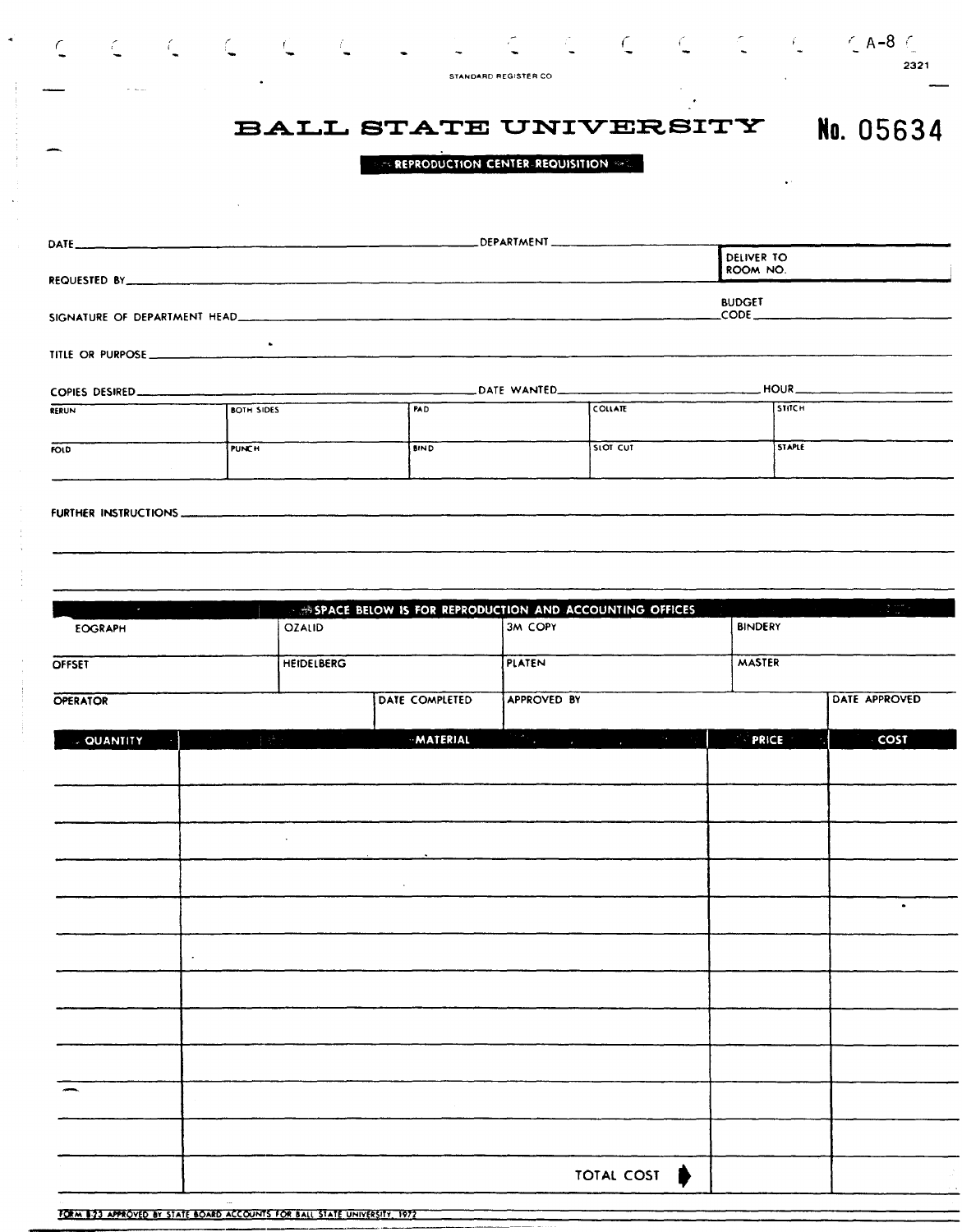# PRESS FIRMLY - YOU ARE MAKING 5 COPIES

**BALL STATE UNIVERSITY** 

# **STORES REQUISITION**

ACCOUNT NUMBER

| $\cdot$ .                                                                           |               |  | $\bullet$               |                     | .<br>$   -$   |  |
|-------------------------------------------------------------------------------------|---------------|--|-------------------------|---------------------|---------------|--|
| DEPARTMENT                                                                          | $\Delta$      |  |                         | <b>REQUESTED BY</b> |               |  |
| DELIVER TO BLDG.                                                                    |               |  | ROOM                    | DEPARTMENT HEAD     |               |  |
| QUANTITY<br><b>QUANTITY</b><br>CATALOG<br>NUMBER<br><b>ORDERED</b><br><b>ISSUED</b> |               |  | <b>ITEM DESCRIPTION</b> | UNIT PRICE          | <b>AMOUNT</b> |  |
|                                                                                     |               |  |                         |                     |               |  |
|                                                                                     |               |  |                         |                     |               |  |
| $\overline{\phantom{a}}$                                                            |               |  |                         |                     |               |  |
|                                                                                     |               |  |                         |                     |               |  |
|                                                                                     | $\mathcal{L}$ |  |                         |                     |               |  |
|                                                                                     |               |  |                         |                     |               |  |
|                                                                                     |               |  |                         |                     |               |  |
|                                                                                     |               |  |                         |                     |               |  |
|                                                                                     |               |  |                         |                     |               |  |
|                                                                                     |               |  |                         |                     |               |  |
|                                                                                     |               |  |                         |                     |               |  |
|                                                                                     |               |  |                         |                     | <b>TOTAL</b>  |  |

| TO BE COMPLETED FOR EQUIPMENT REQUISITION ONLY |
|------------------------------------------------|
| <b>ADMINISTRATIVE HEAD</b>                     |
|                                                |
| $\lambda$                                      |
| <b>BUDGET</b>                                  |
|                                                |
| <b>APPROVED</b><br>$\tilde{a}$                 |
|                                                |
|                                                |
| <b>FILLED BY</b>                               |
|                                                |
| <b>DELIVERED BY</b>                            |
|                                                |
| <b>RECEIVED BY</b>                             |
|                                                |

ACCOUNTING CORY

| FOR ACCOUNTING USE ONLY    |              |               |  |  |  |  |
|----------------------------|--------------|---------------|--|--|--|--|
| <b>SUBSIDIARY ACCOUNTS</b> |              | <b>AMOUNT</b> |  |  |  |  |
| 1210                       |              |               |  |  |  |  |
| 1215                       |              |               |  |  |  |  |
| 1220                       |              |               |  |  |  |  |
| 1225                       |              |               |  |  |  |  |
| 1230                       |              |               |  |  |  |  |
| 1235                       |              |               |  |  |  |  |
| 1240                       |              |               |  |  |  |  |
| 1245                       |              |               |  |  |  |  |
| 1250                       |              |               |  |  |  |  |
|                            |              |               |  |  |  |  |
|                            | <u>TOTAL</u> |               |  |  |  |  |

 $A - 9$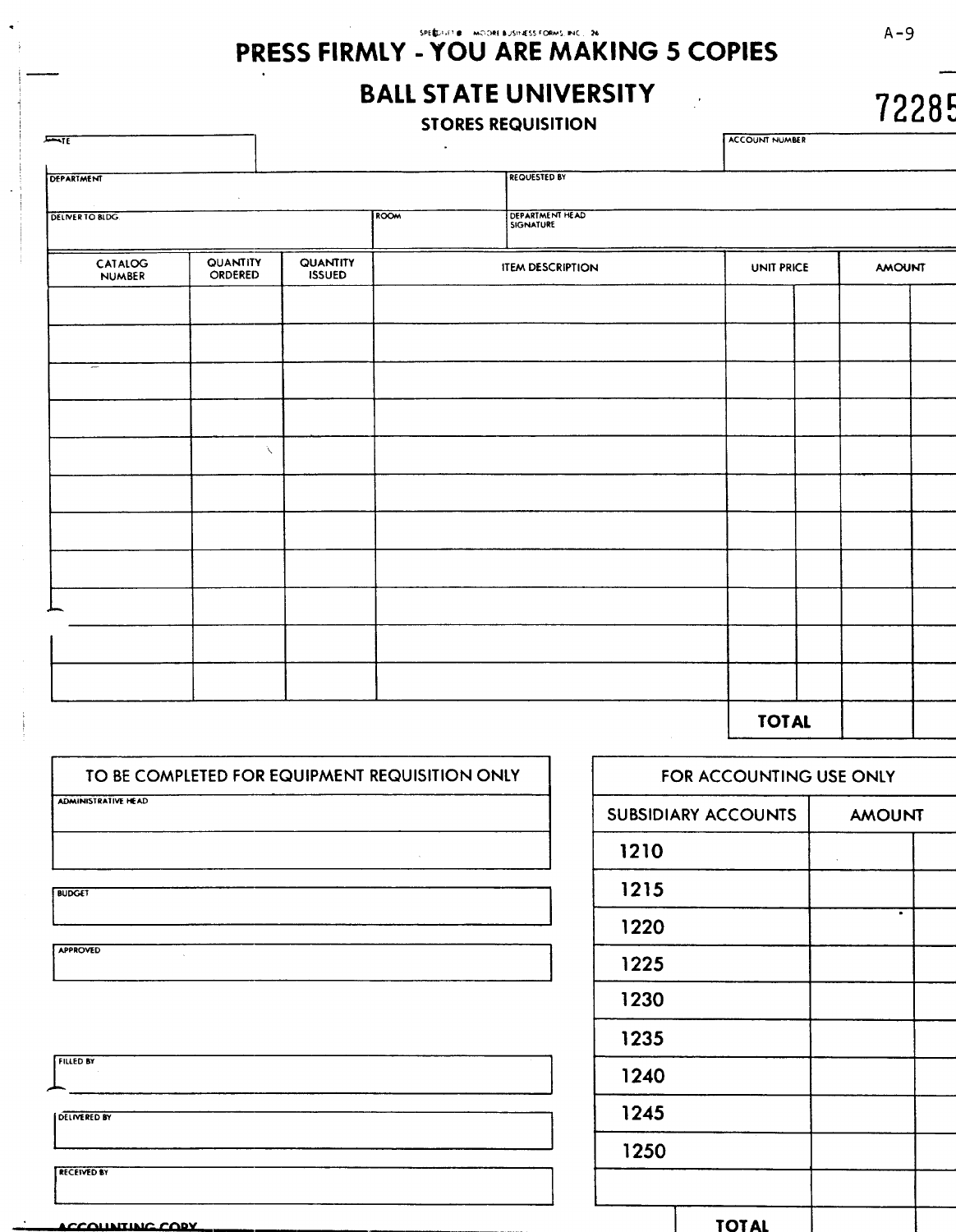$A-10$ 

| WASTER 1 EXEC TAPESCAN PARTECOPY<br>CARD $#2$<br>T.<br>ГΓ<br>2215FUT<br>DD UNIT-TAFE.DISP-DLD:LABEL=C:NU.TEXPDT=9800077<br><b>CARD #3</b><br><b>I</b> LEE L<br>$\mathbb{Z}$ , $\mathbb{Z}$ , $\mathbb{Z}$<br><b>NEDLA SERIA ETS TAPE#</b><br>سيرسم<br>CARD $#4$<br>Pi Upij=stel+1IP=[Llaid=lt@=SalfEL=(1aMlaaEYFI4=58000)a<br>22日時日午<br>$EARD$ #5<br>WILESER= SA TAPE#<br>19<br><b>CARD #6</b><br>$\bar{\nu}$<br>CARD $#7$<br>. | 2201600500 ODB (10070)1); WIKESELL, WS6LENEL=1, CLASS=0 =<br>E E I<br>一、 下天子<br>$\mathbf{I}$<br>$\sim 1.1$ | $CARD$ $#1$ |  |  |
|---------------------------------------------------------------------------------------------------------------------------------------------------------------------------------------------------------------------------------------------------------------------------------------------------------------------------------------------------------------------------------------------------------------------------------|------------------------------------------------------------------------------------------------------------|-------------|--|--|
|                                                                                                                                                                                                                                                                                                                                                                                                                                 |                                                                                                            |             |  |  |
|                                                                                                                                                                                                                                                                                                                                                                                                                                 |                                                                                                            |             |  |  |
|                                                                                                                                                                                                                                                                                                                                                                                                                                 |                                                                                                            |             |  |  |
|                                                                                                                                                                                                                                                                                                                                                                                                                                 |                                                                                                            |             |  |  |
|                                                                                                                                                                                                                                                                                                                                                                                                                                 |                                                                                                            |             |  |  |
|                                                                                                                                                                                                                                                                                                                                                                                                                                 |                                                                                                            |             |  |  |
|                                                                                                                                                                                                                                                                                                                                                                                                                                 |                                                                                                            |             |  |  |
|                                                                                                                                                                                                                                                                                                                                                                                                                                 |                                                                                                            |             |  |  |
|                                                                                                                                                                                                                                                                                                                                                                                                                                 |                                                                                                            |             |  |  |
|                                                                                                                                                                                                                                                                                                                                                                                                                                 |                                                                                                            |             |  |  |
|                                                                                                                                                                                                                                                                                                                                                                                                                                 |                                                                                                            |             |  |  |

 $\mathbb{R}^2$ 

 $\mathbf{I}$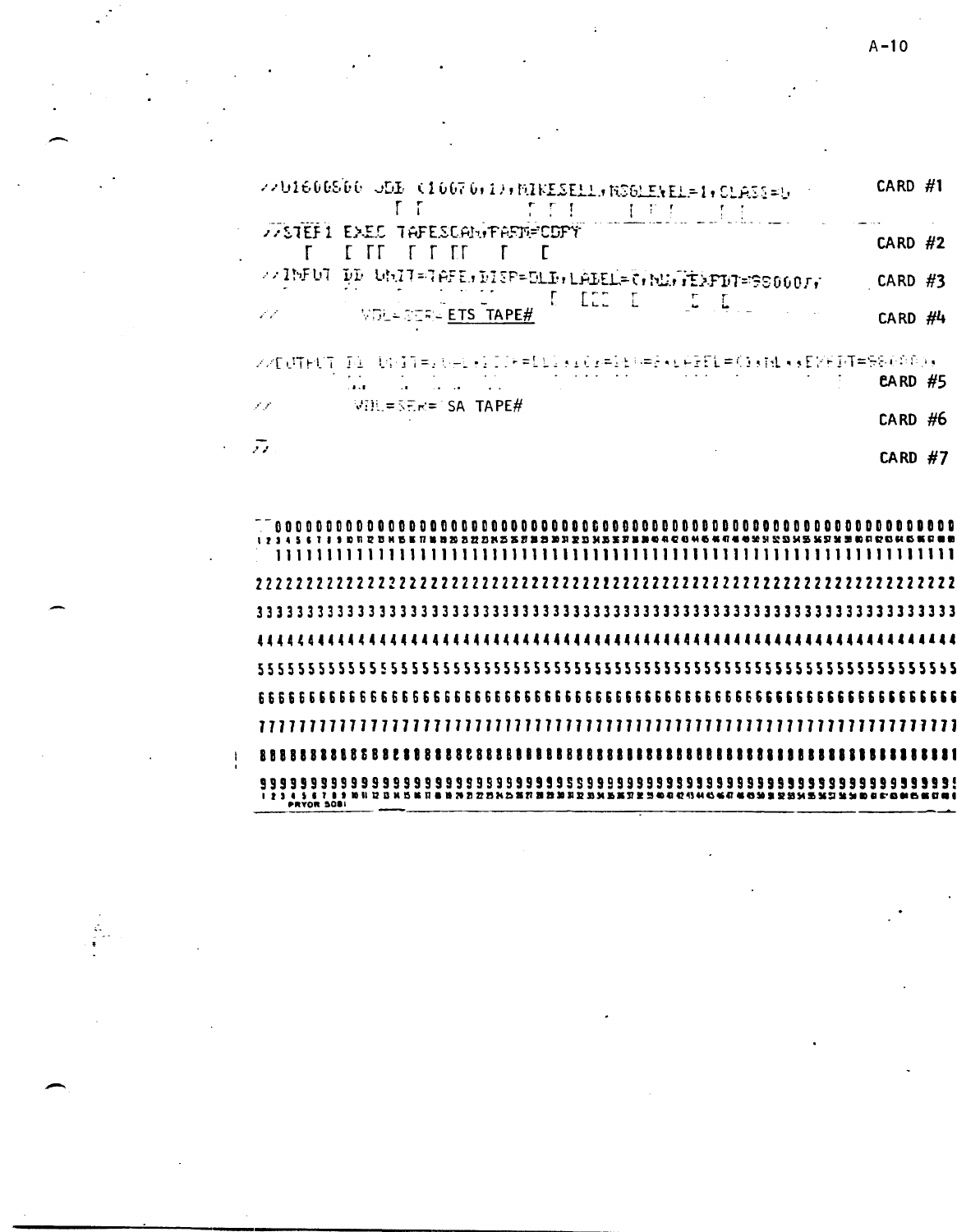| code <i>a 1621 : 15 a 303 : 2</i>                                                                                                                                                                                                                                                                              |                                                                                                                                                                                                                                                                                                                                          |                             |  |
|----------------------------------------------------------------------------------------------------------------------------------------------------------------------------------------------------------------------------------------------------------------------------------------------------------------|------------------------------------------------------------------------------------------------------------------------------------------------------------------------------------------------------------------------------------------------------------------------------------------------------------------------------------------|-----------------------------|--|
|                                                                                                                                                                                                                                                                                                                |                                                                                                                                                                                                                                                                                                                                          |                             |  |
|                                                                                                                                                                                                                                                                                                                | <b>Contractor</b><br>LOPEZ                                                                                                                                                                                                                                                                                                               |                             |  |
| Daunty of resented Articles attendo.                                                                                                                                                                                                                                                                           | Number of Responses:5 . Class size: .?                                                                                                                                                                                                                                                                                                   |                             |  |
| Freshingson Edwin or Dent of ATHE DELL TO<br>道: 上下的 ◎ mal ◎ million                                                                                                                                                                                                                                            | Fresh- Soeh - duniter-Senior<br>$\overline{5}$ 0 0 0                                                                                                                                                                                                                                                                                     |                             |  |
| Crade Expected:                                                                                                                                                                                                                                                                                                | Grade Expected:                                                                                                                                                                                                                                                                                                                          |                             |  |
| بالمساول والمستقل والمستقل والمستقل والمستقل والمستقلة                                                                                                                                                                                                                                                         | $\mathbf{A}$ and $\mathbf{B}$ and $\mathbf{C}$ are as $\mathbf{B}$ and $\mathbf{F}$ are an analytical problems.                                                                                                                                                                                                                          |                             |  |
| <u> Alara (Alara Alara Alara Alara Alara Alara Alara Alara Alara Alara Alara Alara Alara Alara Alara Alara Alara </u>                                                                                                                                                                                          | $5 \t 0 \t 0 \t 0 \t 0$<br>Texts Reduired: Unknown                                                                                                                                                                                                                                                                                       |                             |  |
| Texts Readined!   2002 Contracts                                                                                                                                                                                                                                                                               | Portion of Classes Attendant:                                                                                                                                                                                                                                                                                                            |                             |  |
| $0-202 + 21 - 402$<br>$0$<br>$0$<br>$0$<br>$0$<br>$0$<br>$0$<br>$0$                                                                                                                                                                                                                                            | 0-20% 21-40% 41-60% 61 00% BL IF 3<br>$0 \leq C \leq 0$ , $0 \leq C \leq C$ , $0 \leq C$ , $0 \leq C$ , $0 \leq C$ , $0 \leq C$ , $0 \leq C$ , $0 \leq C$ , $0 \leq C$ , $0 \leq C$ , $0 \leq C$ , $0 \leq C$ , $0 \leq C$ , $0 \leq C$ , $0 \leq C$ , $0 \leq C$ , $0 \leq C$ , $0 \leq C$ , $0 \leq C$ , $0 \leq C$ , $0 \leq C$ , $0$ |                             |  |
|                                                                                                                                                                                                                                                                                                                | Lab-ar-Biscussion Section! No                                                                                                                                                                                                                                                                                                            |                             |  |
| Labor Discription Section (2007)<br>Term Production Part I Not Line<br>EAST ONE CONTAINMENT TO STATE TO THE                                                                                                                                                                                                    | Term Project or Parent Yes<br>Exam Questions: Essay                                                                                                                                                                                                                                                                                      |                             |  |
| The University of The The University                                                                                                                                                                                                                                                                           | Zhatřuctor-apoka-postan-nodentandal a                                                                                                                                                                                                                                                                                                    |                             |  |
| ENTERFTER THE TANK HERE IT THE TABLE                                                                                                                                                                                                                                                                           | Endlish! Yes<br>.<br>Ann ann ann ann an 1944 an 1956, ann an 1956, ann an 1957 an 1958. An 1959, an 1950 an 1950 an 1950. An 1951                                                                                                                                                                                                        |                             |  |
|                                                                                                                                                                                                                                                                                                                |                                                                                                                                                                                                                                                                                                                                          |                             |  |
| Course doubetives and includeratandable                                                                                                                                                                                                                                                                        | Course objectives easily make clandatic<br>$7.0-$                                                                                                                                                                                                                                                                                        |                             |  |
| Course countries as the first state of the state of the state of the state of the state of the state of the state of the state of the state of the state of the state of the state of the state of the state of the state of t                                                                                 | 7.3<br>Course objectives met<br>1.8<br><b>Deading custom cloorly purisingly</b>                                                                                                                                                                                                                                                          | $1 + 1$                     |  |
| 그림 가는 눈<br>Grading was fair for the                                                                                                                                                                                                                                                                            | 2.0<br>Grading was fair                                                                                                                                                                                                                                                                                                                  | $\mathbf{1}$ , $\mathbf{6}$ |  |
| twams covered important material                                                                                                                                                                                                                                                                               | Exams obvered important eacons it<br>2.3                                                                                                                                                                                                                                                                                                 | $1 - 12$                    |  |
| Abidito and untelettonship between the<br>Which it the Mor, with the the community of the community of the community of the community of the community of                                                                                                                                                      | Able to pay a relationship includes the<br>ź. 3<br>várious tonics or activities                                                                                                                                                                                                                                                          |                             |  |
| Lectures Freemond In organized and                                                                                                                                                                                                                                                                             | Lectures presented in an orderation of                                                                                                                                                                                                                                                                                                   |                             |  |
| Lectures relevent to the rounse content                                                                                                                                                                                                                                                                        | 7.5<br>coherent sennes<br>1.5<br>tectures relevant to the contactoral out                                                                                                                                                                                                                                                                | $\pm$ .                     |  |
| Lectures hot a reveat of the text material                                                                                                                                                                                                                                                                     | 2.8<br>Lectures ant a serest of this with a li-                                                                                                                                                                                                                                                                                          | $\pm$ . $\sim$              |  |
| <b>STALES AND THE REPORT OF THE REAL PROPERTY OF A STATE OF A STATE OF A STATE OF A STATE OF A STATE OF A STATE OF</b><br>Institution and it will be office hours                                                                                                                                              | ~ <del>~Pace~of~}w#ተነሳብ arrecr</del> tini~<br>$-1.8$                                                                                                                                                                                                                                                                                     | $1 + 1$                     |  |
| Individual interacted well with students                                                                                                                                                                                                                                                                       | Instructor heat available office lines.<br>1.5<br>. Instructor interacted well with studence                                                                                                                                                                                                                                             | $\pm$                       |  |
|                                                                                                                                                                                                                                                                                                                | 本 <del>在以外的大陆的大陆的人的情况,我们的人们的人们</del> 在这个世界的一个人的人们的人们,我们的人们的人们的人们,而且在这个世界的一个人的人们的人们的人们的人们,而且在这个人们的人们,而且在这个人们的人们,                                                                                                                                                                                                                          |                             |  |
| Instructor knowledgeable in the area [13]<br>Han of text sufficients in the                                                                                                                                                                                                                                    | s Instructor knowledgable in the esse<br>7.8<br>Use of text sufficient                                                                                                                                                                                                                                                                   | $1 - 1$<br>$\mathcal{A}$ .  |  |
|                                                                                                                                                                                                                                                                                                                | <b>Τονίο υσο. Μαρλίτισα στην π</b> ουσική της κατάστησης της προσωπικής του του του του Τονίο, μας μιστέλιμες έφω του του                                                                                                                                                                                                                |                             |  |
| $\frac{1}{20}$ found $\frac{1}{20}$ $\frac{1}{20}$ $\frac{1}{20}$ $\frac{1}{20}$ $\frac{1}{20}$ $\frac{1}{20}$ $\frac{1}{20}$ $\frac{1}{20}$ $\frac{1}{20}$ $\frac{1}{20}$ $\frac{1}{20}$ $\frac{1}{20}$ $\frac{1}{20}$ $\frac{1}{20}$ $\frac{1}{20}$ $\frac{1}{20}$ $\frac{1}{20}$ $\frac{1}{20}$ $\frac{1}{$ | 1. I found this course to be war hubile<br>and the company of the company                                                                                                                                                                                                                                                                |                             |  |
|                                                                                                                                                                                                                                                                                                                |                                                                                                                                                                                                                                                                                                                                          | alan an ann                 |  |
| sé la Pilla                                                                                                                                                                                                                                                                                                    |                                                                                                                                                                                                                                                                                                                                          |                             |  |
|                                                                                                                                                                                                                                                                                                                |                                                                                                                                                                                                                                                                                                                                          |                             |  |

 $\bar{\bullet}$ 

<u> Terministor e antico</u>

 $A-11$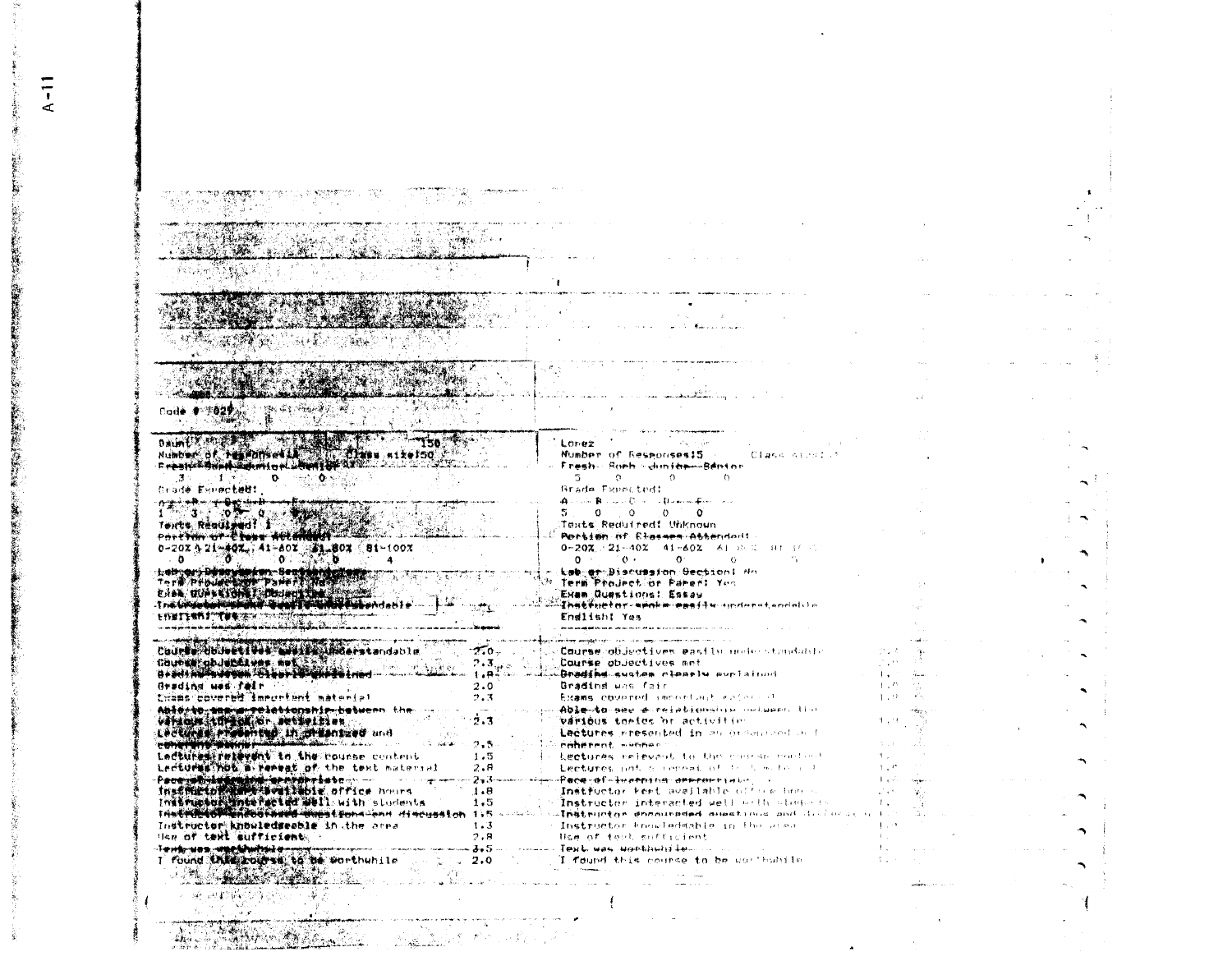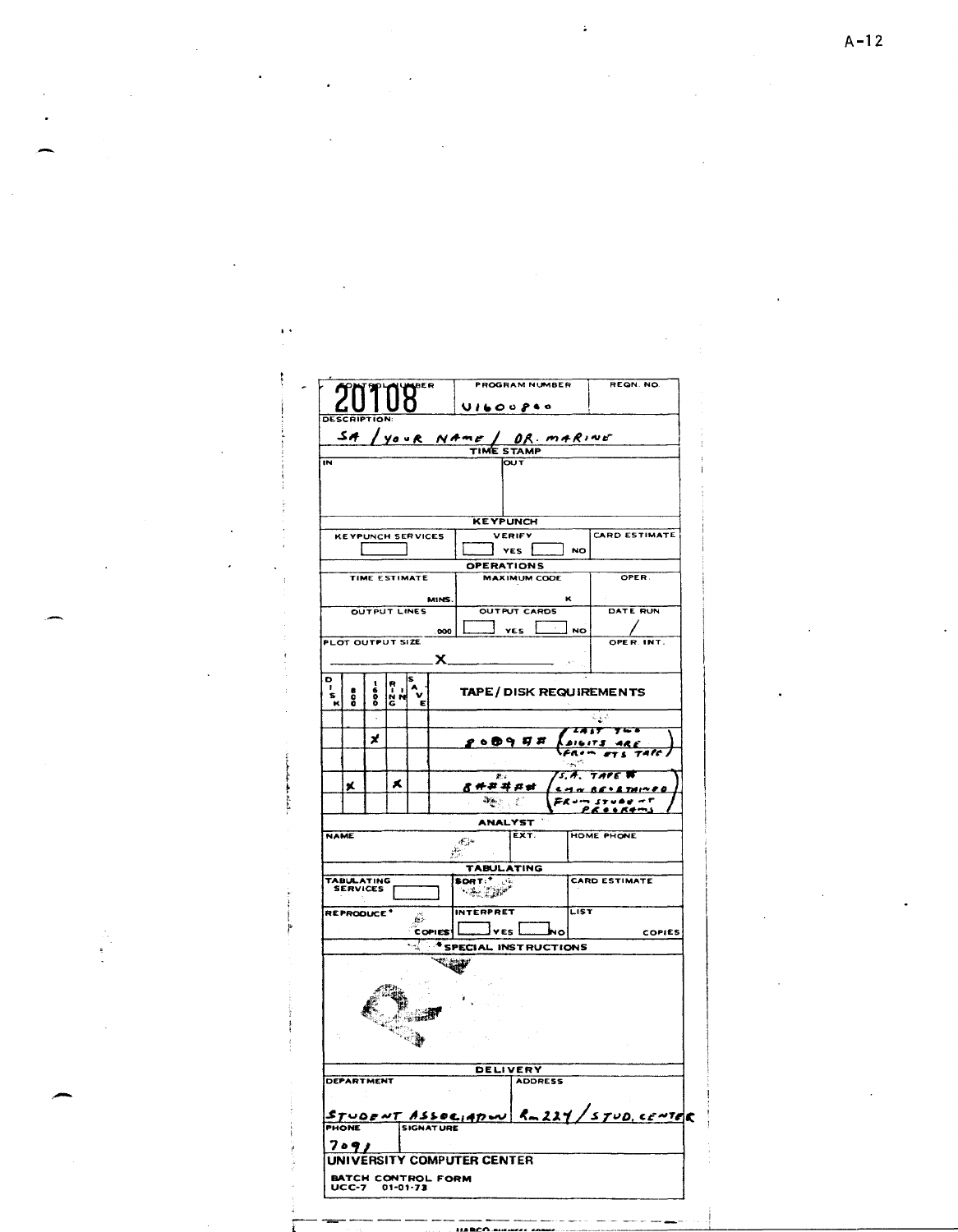A-13

| <u>a Tan ban ban an an A</u>                                                                      |                                                                                                   |            |                                                      | <b>MARKING</b> |                |             |
|---------------------------------------------------------------------------------------------------|---------------------------------------------------------------------------------------------------|------------|------------------------------------------------------|----------------|----------------|-------------|
| كالمحاصل يصبره                                                                                    | DIRECTIONS INSTRI-<br><b>DEPT</b>                                                                 |            | <b>INSTRUCTIONS</b>                                  |                |                |             |
| 0000000000                                                                                        | Please answer the following questions and return<br>the survey to the Student Association Office. |            |                                                      |                |                |             |
| <b>©©©©©©©©</b> ©                                                                                 | Also answer the question at the top of the page.                                                  |            | Use black lead pencil only.<br>(No. 2% or softer)    |                |                |             |
| @@@@@@@@@                                                                                         |                                                                                                   |            | Make heavy black marks                               |                |                |             |
| <b>OOOOOOOOOO</b>                                                                                 | YOU MUST USE A NO. 2 PENCIL                                                                       |            | that fill circle completely.<br>Erase completely any |                |                |             |
| <b>0000000000</b>                                                                                 |                                                                                                   |            | answer you wish to change.                           |                |                |             |
| <b>AAAAAAAAA</b>                                                                                  | For part II l=Strongly agree, 2=Agree                                                             |            | Make no stray marks on                               |                |                |             |
| QQQQQQQQQ                                                                                         | 3=Neutral, 4=Disagree, 5=Strongly Disagree                                                        |            | this answer sheet.                                   |                |                |             |
| @@@@@@@@@@                                                                                        |                                                                                                   |            | ○ HEADER                                             |                |                |             |
| <del>®®®®®®®®®®</del>                                                                             |                                                                                                   |            |                                                      |                |                |             |
| <del>©©©©©™©©©©©</del>                                                                            |                                                                                                   |            |                                                      |                |                |             |
| ൶൶൶൶൶൶൶                                                                                           |                                                                                                   | $\odot$    | ☺                                                    | ⊕              | ◉              | 6           |
| <b>BBBBBBBBBB</b>                                                                                 | Was this class 1) Required, or 2) Elective?                                                       |            |                                                      |                |                |             |
| <b>PROPADA DA D</b>                                                                               |                                                                                                   |            |                                                      |                |                |             |
| <u> www.www.www</u>                                                                               | Your class is 1) Freshman, 2) Sophomore,                                                          | $\odot$    | ②                                                    | ☉              | $\circledcirc$ | ⊙           |
| @@@@@@@@@@                                                                                        | 3) Junior, 4) Senior                                                                              |            |                                                      |                |                |             |
| AAAAAAAAAAA                                                                                       |                                                                                                   |            |                                                      |                |                |             |
| <u>aaaaaaaaaa</u>                                                                                 | What grade do you expect to make in this class?                                                   | $\Omega$   | ②                                                    | ☺              | ᠗              | ك           |
|                                                                                                   | $A - B - C - D - F$                                                                               |            |                                                      |                |                |             |
| ®®®®®®®®®®                                                                                        |                                                                                                   |            |                                                      |                |                |             |
| <b>ORDOROOOORD</b>                                                                                | How many texts were required for the class?                                                       |            |                                                      |                |                |             |
| <u> 666666666</u>                                                                                 | $1 - 2 - 3 - 4$<br>or more                                                                        | $\odot$    | (2)                                                  | ⊙              | ⊛              | ⊕           |
| $\begin{array}{c} \circledcirc \circledcirc \circledcirc \circledcirc \circledcirc \end{array}$   |                                                                                                   |            |                                                      |                |                |             |
|                                                                                                   | What portion of the classes did you attend?                                                       |            |                                                      |                |                |             |
| ©©©©©©©©©                                                                                         | 1) $0-20$ <sup>2</sup> 2) $21-40$ <sup>2</sup> 3) $41-60$ <sup>2</sup> 4) $61-80$ <sup>2</sup>    | $\odot$    | (2)                                                  | ⊚              | $\circledcirc$ | ⑤           |
| <u>vovovovovov</u>                                                                                | $5)$ 81- 100%                                                                                     |            |                                                      |                |                |             |
| <b>EEEEEEEEEE</b>                                                                                 | Was a lab section or special discussion section                                                   |            |                                                      |                |                |             |
| <b>RARA ARABA ARABA ARABA</b>                                                                     | required? 1) yes 2) No                                                                            | $\odot$    | $\circled{2}$                                        | ☺              | ◉              | ම           |
| Q, Q, Q, Q, Q, Q, Q, Q, Q, Q                                                                      |                                                                                                   |            |                                                      |                |                |             |
| PUPIL I. D. NO. SCHOOL                                                                            | Was a term project or paper required? 1) yes                                                      |            |                                                      |                |                |             |
| ಕಾಂ<br><u>ಠಾಂಠಿಠಾಂಠಿ</u>                                                                          | 2) No 3) It was optional                                                                          | $_{\odot}$ | $^{\circledR}$                                       | ☺              | ⊕              | ⑤           |
| $\textcircled{0} \textcircled{0} \textcircled{0} \textcircled{0} \textcircled{0} \textcircled{1}$ |                                                                                                   |            |                                                      |                |                |             |
| <u>saaalaas</u>                                                                                   | What type of exam questions were used?                                                            |            |                                                      |                |                |             |
| 2000000000                                                                                        | 1) essay 2) Objective 3) Both 4) no tests                                                         | $\odot$    | $\circled{2}$                                        | ☺              | $\circledcirc$ | ⊛           |
| <del>OOOOOO©©©</del>                                                                              |                                                                                                   |            |                                                      |                |                |             |
|                                                                                                   |                                                                                                   |            |                                                      |                |                |             |
| 0000000000                                                                                        | Did the instructor speak in English that was easy                                                 | $\odot$    | ②                                                    | ◉              | $\circledcirc$ | ⊛           |
| A ANG PANGANAN ANG PANGANAN<br>Panggalan nang pangang panganan                                    | to understand? 1) yes 2) no 3) not always                                                         |            |                                                      |                |                |             |
| ֎֎֎֎֎֎֎֎֎                                                                                         |                                                                                                   |            |                                                      |                |                |             |
| <b>OOOOOOOOOOO</b>                                                                                |                                                                                                   | ⋒          | ②                                                    | ك              | ⊕              | ⊚           |
| <b>₱₣₠₯₯₦</b> ₼₡₿₡₼₱₽₽₽                                                                           | PART II                                                                                           |            |                                                      |                |                |             |
|                                                                                                   |                                                                                                   |            |                                                      |                |                |             |
| <u>QQaqqa malqaalqa</u>                                                                           | The course objectives were easily understandable.                                                 |            |                                                      |                |                |             |
| <b>QQQQ</b><br>෯ඁඁ෯෯෯෯                                                                            |                                                                                                   | $\odot$    | $\circledcirc$                                       | $\circledcirc$ | $\odot$        | ⑤           |
| <u> ඉබ්බු බු ල</u><br><u>മുമഖുമ</u>                                                               |                                                                                                   |            |                                                      |                |                |             |
| <b>0000. OQQOO</b>                                                                                |                                                                                                   |            |                                                      |                |                |             |
| <del>මාගෙග</del><br>ভততাত                                                                         | The course objectives were met.                                                                   | $\odot$    | $\circledcirc$                                       | ☺              | ⊕              | $\circledS$ |
| <u> கு விவ</u><br>$\mathcal{O}(\mathcal{O})\mathcal{O}(\mathcal{O})$                              |                                                                                                   |            |                                                      |                |                |             |
|                                                                                                   |                                                                                                   |            |                                                      |                |                |             |
| OOOO****************                                                                              |                                                                                                   |            |                                                      |                |                | $\circledS$ |
| <b>OOO SEX OOOO</b>                                                                               | The grading system was clearly explained.                                                         | $\odot$    | $\circled{2}$                                        | ☺              | $\odot$        |             |
| <u> 0000 </u><br><u>@@@@@</u>                                                                     |                                                                                                   |            |                                                      |                |                |             |